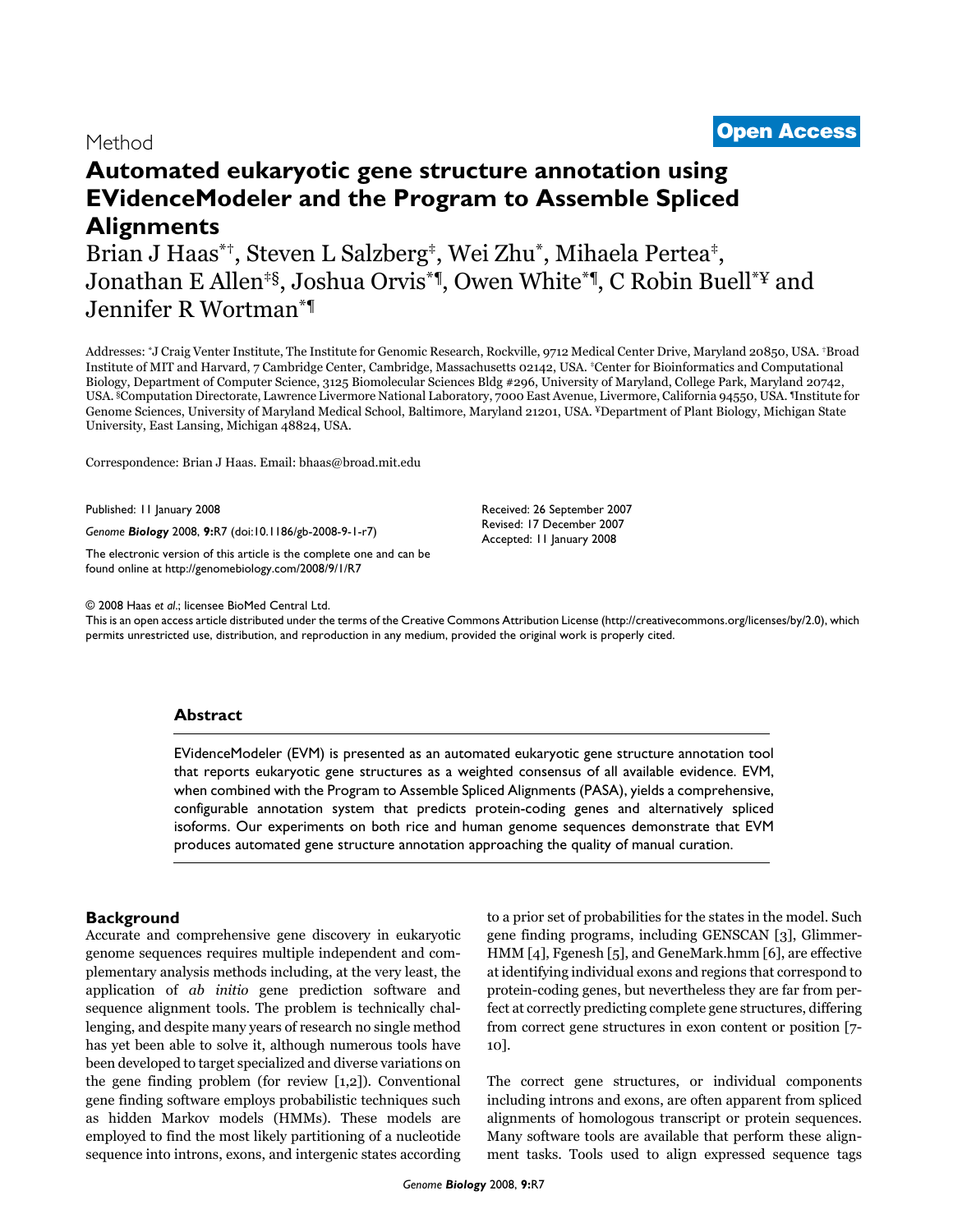(ESTs) and full-length cDNAs (FL-cDNAs) to genomic sequence include EST\_GENOME [11], AAT [12], sim4 [13], geneseqer [14], BLAT [15], and GMAP [16], among numerous others. The list of programs that perform spliced alignments of protein sequences to DNA are much fewer, including the multifunctional AAT, exonerate [17], and PMAP (derived from GMAP). An extension of spliced protein alignment that includes a probabilistic model of eukaryotic gene structure is implemented in GeneWise [18], a popular homology-based gene predictor that serves a critical role in the Ensembl automated genome annotation pipeline [19]. In most cases, the spliced protein alignments and transcript alignments (derived from ESTs) provide evidence for only part of the gene structure, delineating introns, complete internal exons, and potential portions of other exons at their alignment termini.

A comprehensive approach to eukaryotic gene structure annotation should utilize both the information intrinsic to the genome sequence itself, as is done by *ab initio* gene prediction software, and any extrinsic data in the form of homologies to other known sequences, including proteins, transcripts, or conserved regions revealed from cross-genome comparisons. Some of the most recent *ab initio* gene finding software is able to utilize such extrinsic data to improve upon gene finding accuracy. Examples of such software are numerous, and each falls within a certain niche based on the form of extrinsic data utilized. TWINSCAN [20], for example, uses an 'informant' genome to condition the probabilities of exons and introns in a closely related genome. Subsequently, TWINSCAN\_EST [21] combined spliced transcript alignments with the intrinsic data, and finally N-SCAN [22] (also known as TWINSCAN 3.0) and N-SCAN\_EST [21] utilized cross-genome homologies to multiple related genome sequences in the context of a phylogenetic framework. Other tools, including Augustus [23], Genie [24], and ExonHunter [25] include mechanisms to incorporate extrinsic data into the *ab initio* gene prediction framework to improve accuracy further. Each of these programs analyzes and predicts genes along a single target genome sequence, while using homologies detected to other sequences. A more specialized approach to gene-finding is employed by the tools SLAM [26] and TWAIN [27], which consider homologies between two related genome sequences and simultaneously predict gene structures within both genomes.

Early large-scale genome projects relied heavily on the manual annotation of gene structures in order to ensure genome annotation of the highest quality [28-30]. Manual annotation involves scientists examining all of the evidence for gene structures as described above using a graphical genome viewer and annotation editor such as Apollo [31] or Artemis [32]. These manual efforts were, and continue to be, essential to providing the best community resources in the form of high quality and accurate genome annotations. Manual annotation is limited, though, because it is time consuming, expensive,

and it cannot keep pace with the advances in high-throughput DNA sequencing technology that are producing increasing quantities of genome sequences.

FL-cDNA projects have lessened the need for manual curation of every gene by providing accurate and complete gene structure annotations derived from high-quality spliced alignments. Software such as Program to Assemble Spliced Alignments (PASA) [33] has enabled high-throughput automated annotation of gene structures by exploiting ESTs and FL-cDNAs alone or within the context of pre-existing annotated gene structures. Other, more comprehensive computational strategies have been developed to play the role of the human annotator by combining precomputed diverse evidence into accurate gene structure annotations. These tools include Combiner [34], JIGSAW [35], GLEAN [36], and Exogean [37], among others. These algorithms employ statistical or rule-based methods to combine evidence into a most probable correct gene structure.

We present a utility called EVidenceModeler (EVM), an extension of methods that led to the original Combiner development [34,38], using a nonstochastic weighted evidence combining technique that accounts for both the type and abundance of evidence to compute weighted consensus gene structures. EVM was heavily utilized for the genome analysis of the mosquito *Aedes aegypti* [39], and used partially or exclusively to generate the preliminary annotation for recently sequenced genomes of the blood fluke *Schistosoma mansoni* [40], the protozoan oyster parasite *Perkinsus marinus*, the human body louse *Pediculus humanus*, and another mosquito, *Culex pipiens*. The evidence utilized by EVM corresponds primarily to *ab initio* gene predictions and protein and transcript alignments, generated via any of the various methods described above. The intuitive framework provided by EVM is shown to be highly effective, exploiting high quality evidence where available and providing consensus gene structure prediction accuracy that approaches that of manual annotation. EVM source code and documentation are freely available from the EVM website [41].

## **Results and discussion**

In the subsequent sections, we demonstrate EVM as an automated gene structure annotation tool using rice and human genome sequences and related evidence. First, using the rice genome, we develop the concepts that underlie the algorithm of EVM as a tool that incorporates weighted evidence into consensus gene structure predictions. We then turn our attention to the human genome, in which we examine the role of EVM in concert with PASA to annotate protein-coding genes and alternatively spliced isoforms automatically. In each scenario, we include comparisons with alternative annotation methods.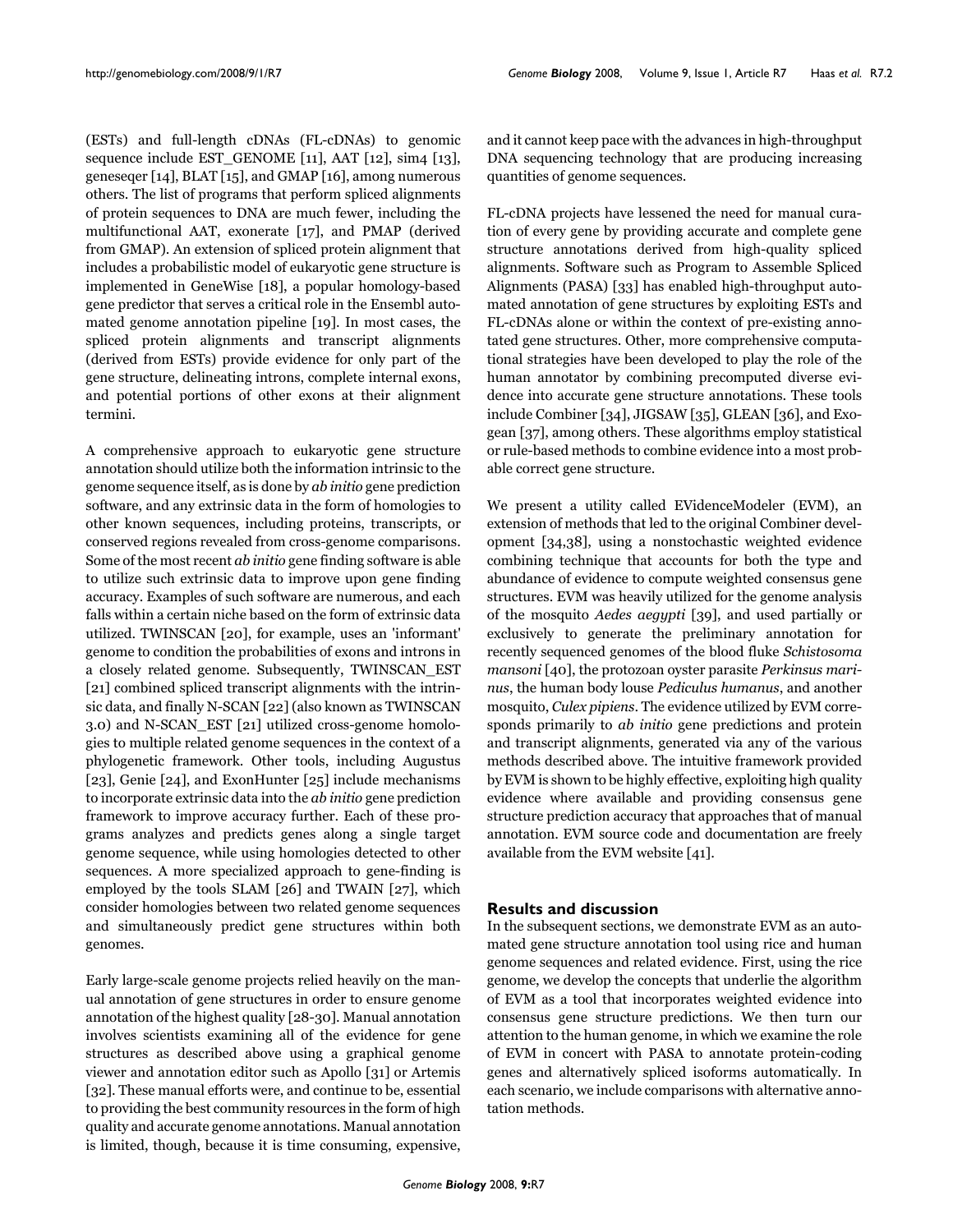## **Evaluation of** *ab initio* **gene prediction in rice**

The prediction accuracy for each of the three programs Fgenesh [5], GlimmerHMM [4], and GeneMark.hmm [6] was evaluated using a set of 1,058 cDNA-verified reference gene structures. All three were nearly equivalent in both their exon prediction accuracy (about 78% exon sensitivity [eSn] and 72% to 79% exon specificity [eSp]) and complete gene prediction accuracy (22% to 25% gene sensitivity [gSn] and 15% to 21% gene specificity [gSp]; Figure 1). The breakdown of prediction accuracy by each of the four exon types indicates that all gene predictors excel at predicting internal exons correctly (about 85% eSn) while predicting initial, terminal, and single exons less accurately (44% to 68% eSn; Figure [2](#page-3-0)).



#### **Figure 1**

Rice *Ab initio* gene prediction accuracies. Gene prediction accuracies are shown for GeneMark.hmm, Fgenesh, and GlimmerHMM *ab initio* gene predictions based on an evaluation of 1058 cDNA-verified reference rice gene structures. The accuracy of EVidenceModeler (EVM) consensus predictions from combining all three *ab initio* predictions using equal weightings (weight = 1 for each) is also provided.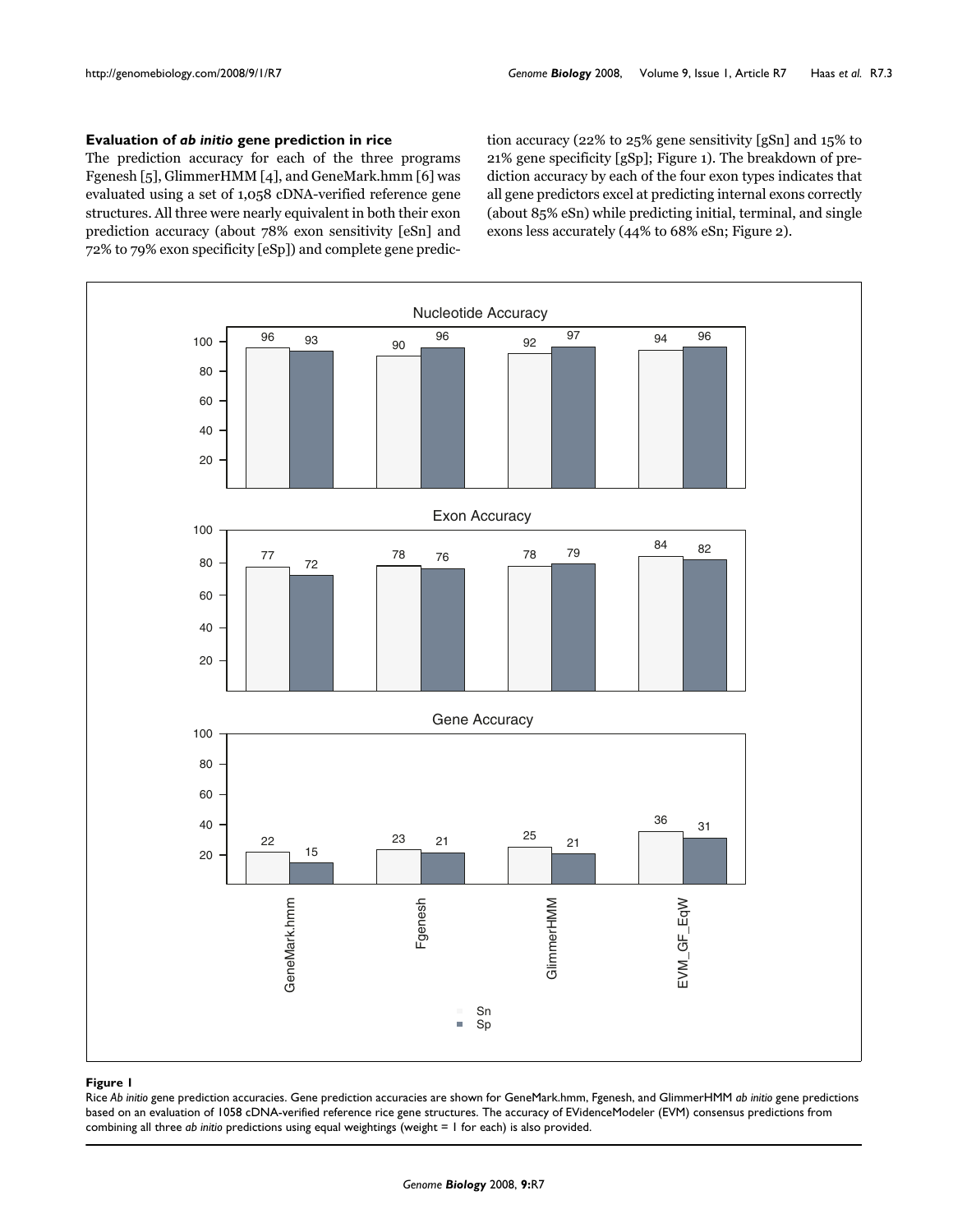<span id="page-3-0"></span>

*Ab initio* prediction sensitivity by exon type. Individual *ab initio* exon prediction sensitivities based on comparisons with 1,058 reference rice gene structures are shown for each of the four exon types: initial, internal, terminal, and single. Results are additionally shown for EVidenceModeler (EVM) consensus predictions where the *ab initio* predictions were combined using equal weights.

Although each gene predictor exhibits a similar level of accuracy, they differ greatly in the individual gene structures they each predict correctly. The Venn diagrams provided in Figure [3](#page-4-0) reveal the variability among genes and exons predicted correctly by the three programs. Although each program predicts up to 25% of the reference genes perfectly, only about a quarter of these (6.2%) were identified by all three programs simultaneously. It is also notable that more than half (54%) of the cDNA-verified genes are not predicted correctly by any of the gene predictors evaluated. At the individual exon level, there is much more agreement among predictions, with 60.5% of the exons correctly predicted by all three programs. Only 7.1% of exons are not predicted correctly by any of the three programs. The Venn diagrams indicate much greater overall consistency among internal exon predictions, correlated with the inherently high internal exon prediction accuracy, as compared with the greater variability and decreased prediction accuracy among other exon types. A relatively higher proportion of the single (22.1%), initial (14.4%), and terminal (13.9%) exon types found in our reference genes are completely absent from the set of predicted exons.

#### **Consensus** *ab initio* **exon prediction accuracy**

Although there is considerable disagreement among exon calls between the various gene predictors, when multiple programs call exons identically they tend more frequently to be correct. Figure [4](#page-5-0) shows that by restricting the analysis to only those exons that are predicted identically by two programs, exon prediction specificity jumps to 94% correct, regardless of the two programs chosen. Exon prediction specificity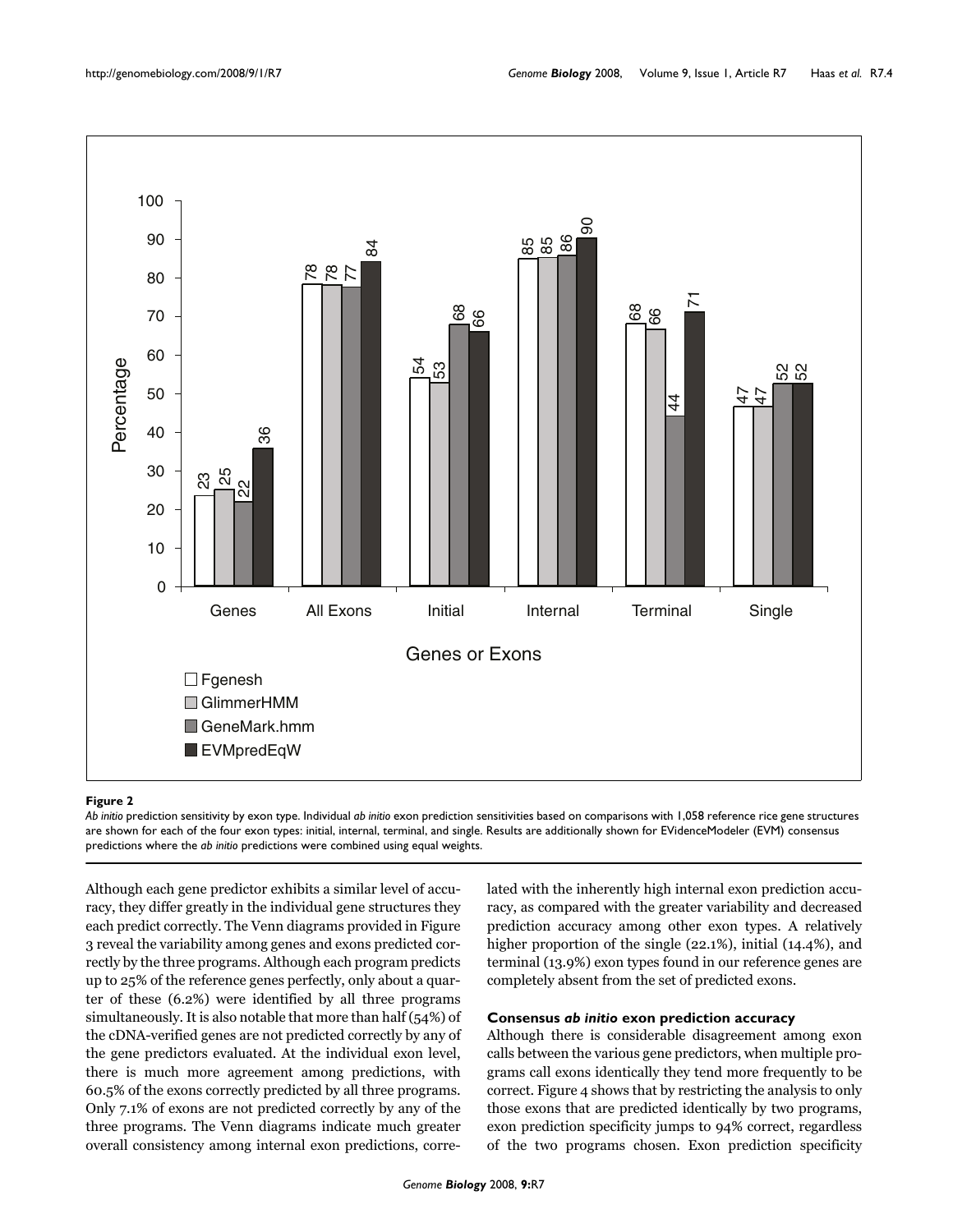<span id="page-4-0"></span>

#### Venn diagrams contrasting correctly predicted rice gene structure components by **Figure 3** *ab initio* gene finders

Venn diagrams contrasting correctly predicted rice gene structure components by *ab initio* gene finders. Percentages are shown for the fraction of 1,058 cDNA verified rice genes and gene structure components that were predicted correctly by each *ab initio* gene predictor. The cDNA-verified gene structure components consist of 7,438 total exons: 86 single, 5408 internal, 972 initial, and 972 terminal.

improves to 97% if we consider only those exons that are predicted identically by all three programs. Note that although the specificity improves to near-perfect accuracy, the prediction sensitivity drops from 78% to 60%. Although we cannot rely on shared exons to predict all genes correctly, we can in this circumstance trust those that are shared with greater confidence. EVM uses this increased specificity provided by consensus agreement among evidence for gene structure components and reports these specific components as part of larger complete gene structures; at the same time, EVM uses other lines of evidence to retain a high level of sensitivity.

## **Consensus gene prediction by EVM**

Unlike conventional *ab initio* gene predictors that use only the composition of the genome sequence, EVM constructs gene structures by combining evidence derived from secondary sources, including multiple *ab initio* gene predictors and various forms of sequence homologies. In brief, EVM decomposes multiple gene predictions, and spliced protein and transcript alignments into a set of nonredundant gene structure components: exons and introns. Each exon and intron is scored based on the weight (associated numerical value) and abundance of the supporting evidence; genomic regions corresponding to predicted intergenic locations are also scored accordingly. The exon and introns are used to form a graph, and highest scoring path through the graph is used to create a set of gene structures and corresponding intergenic regions (Figure [5;](#page-6-0) see Materials and methods, below, for complete details). Because of the scoring system employed by EVM, gene structures with minor differences, such as small variations at intron boundaries, can yield vastly different scores. For example, a cDNA-supported intron that is only three nucleotides offset from an *ab initio* predicted intron could be scored extraordinarly high as compared with the predicted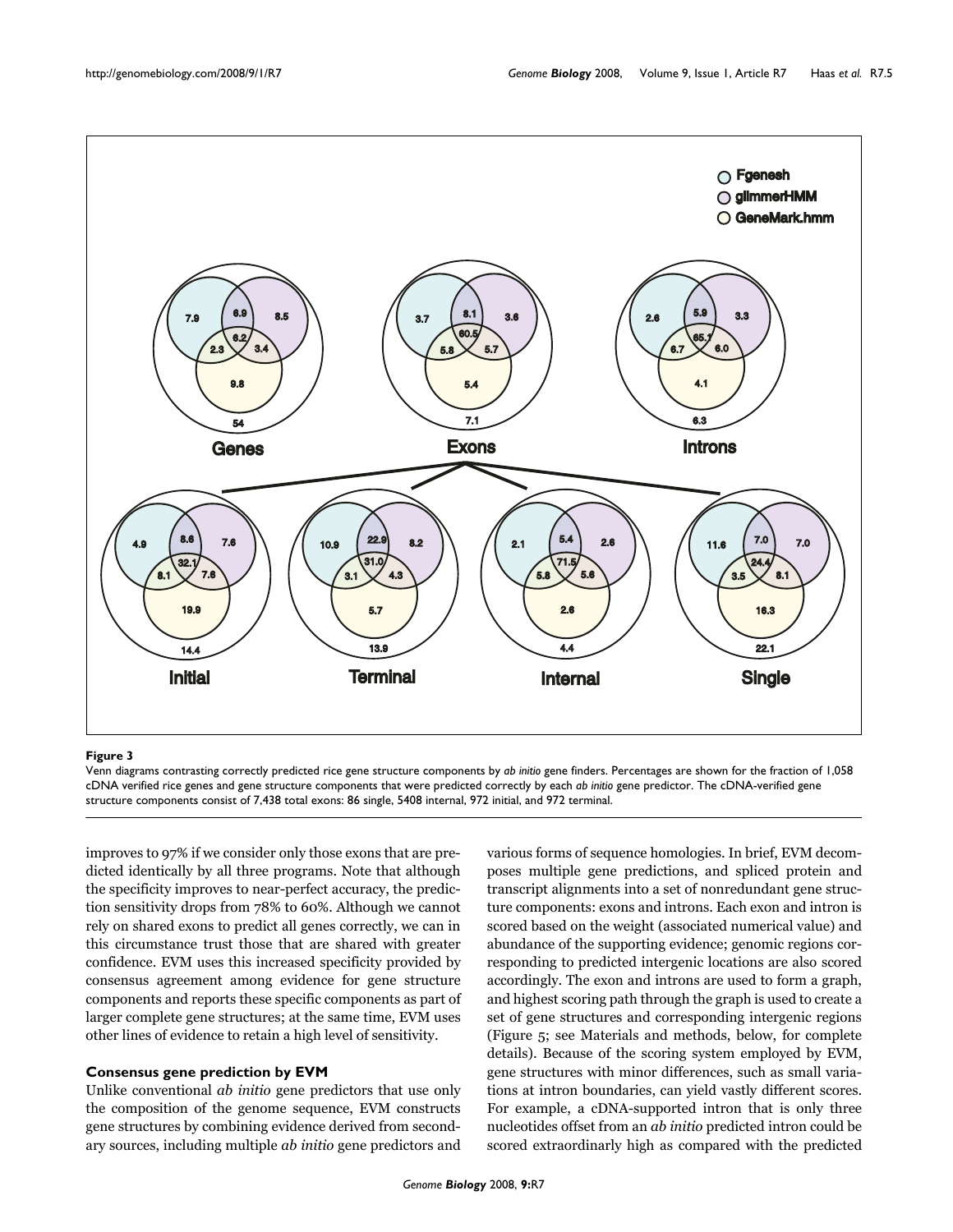<span id="page-5-0"></span>

Exon prediction accuracy limited to consensus complete exon calls. Exon sensitivity (eSn) and exon specificity (eSp) were determined by comparing ab *initio* predicted exons. Exons were restricted to those perfectly agreed upon by either two or three different gene predictors. Only those predicted exons found within 500 base pairs flanking the 1,058 reference gene structures were considered for the specificity calculations.

intron, although they differ only slightly in content. Likewise, an intron that is fully supported by multiple spliced protein alignments will be scored higher than an alternate intron of similar length yielded by only a single similarly weighted protein alignment. In this way, EVM uses the abundance and weight of the various evidence to score gene structure components appropriately to promote their selection within the resulting weighted consensus genome annotation.

To demonstrate the simplest application of EVM, we combine only the three *ab initio* gene predictions and weight each prediction type equally. Figures 1 and [2](#page-3-0) display the results in comparison with the *ab initio* prediction accuracies; we demonstrate that, by incorporating shared exons and introns into consensus gene structures, complete gene prediction accuracy is improved by at least 10%. Exon prediction accuracy is increased by about 6%, and exon prediction accuracies for each exon type are mostly improved, with the exception of the initial exon type, for which GeneMark.hmm alone is slightly superior.

## **Consensus gene prediction accuracy using varied evidence types and associated weights**

A gene structure consensus as computed by EVM is based on the types of evidence available and their corresponding weight values. In the example above, each evidence type provided in the form of *ab initio* gene predictions was weighted identically. In the case where each prediction type is equivalent in accuracy, this may be sufficient, but when an evidence type(s) is more accurate, a higher weight(s) applied to that evidence is expected to drive the consensus toward higher prediction accuracy. Figure 6 illustrates the impact of varied weight combinations and sources of evidence on exon and complete gene structure prediction sensitivity. In the first set (iterations 1 to 10), only the three *ab initio* gene predictions are combined using random weightings. Prediction accuracy ranges from 22% to 38% gSn and 77% to 84% eSn. In the second set (iterations 11 to 20), sequence homologies are additionally included in the form of spliced protein alignments (using nap of AAT), spliced alignments of ESTs derived from other plants (using gap2 of AAT), and GeneWise proteinhomology-based gene predictions. There, complete prediction accuracy ranges from 44% to 62% gSn and 88% to 92%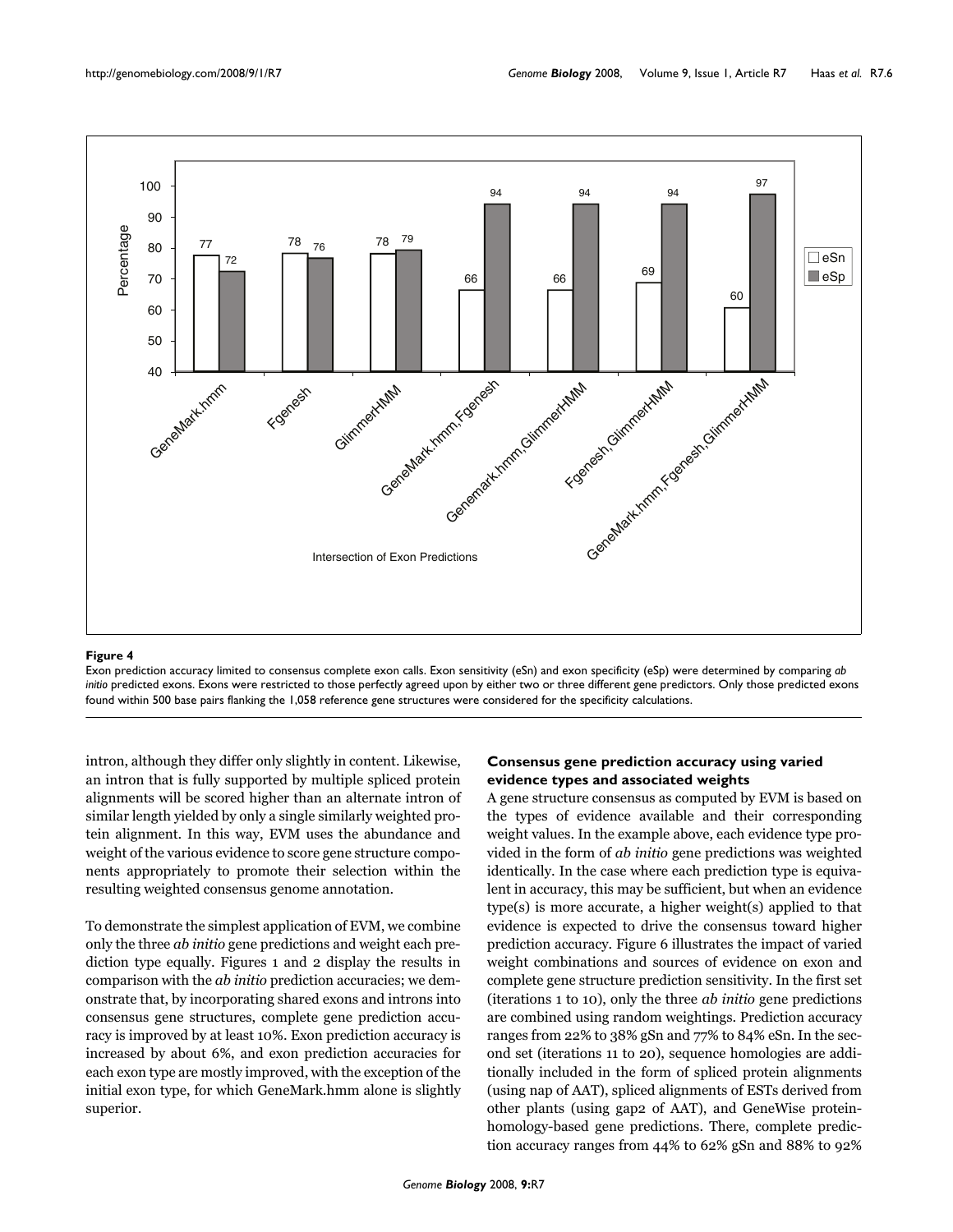<span id="page-6-0"></span>

Consensus Gene Structure Prediction by EVM. The main aspects of the EVidenceModeler (EVM) weighted consensus prediction generating algorithm are depicted here, exemplified with a 7 kilobase region of the rice genome. The top view illustrates a genome browser-style view, showing the *ab initio* gene predictions GlimmerHMM, Fgenesh, and GeneMark.hmm, AAT-gap2 spliced alignments of other plant expressed sequence tags (ESTs), Program to Assemble Spliced Alignments (PASA) assemblies of rice EST and full-length cDNA (FL-cDNA) alignments, AAT-nap spliced alignments of nonrice proteins, and GeneWise protein homology-based predictions. Top strand and bottom strand evidence are separated by the sequence ticker. Evidence is dismantled into candidate introns and exons; candidate exons are shown in the context of the six possible reading frames at the figure bottom. A coding, intron, and intergenic score vector are shown; feature-specific scores (see Materials and methods) were added to corresponding vectors here for illustration purposes only, and note that all introns have feature-specific scores. The selection of exons, introns, and intergenic regions that define the highest scoring path is shown by the connections between exon features within the six-frame feature partition. This highest scoring path yields two complete gene structures, shown as an EVM tier at top, corresponding to the known rice genes (left) LOC\_Os03g15860 (peroxisomal membrane carrier protein) and (right) LOC\_Os03g15870 (50S ribosomal protein L4, chloroplast precursor).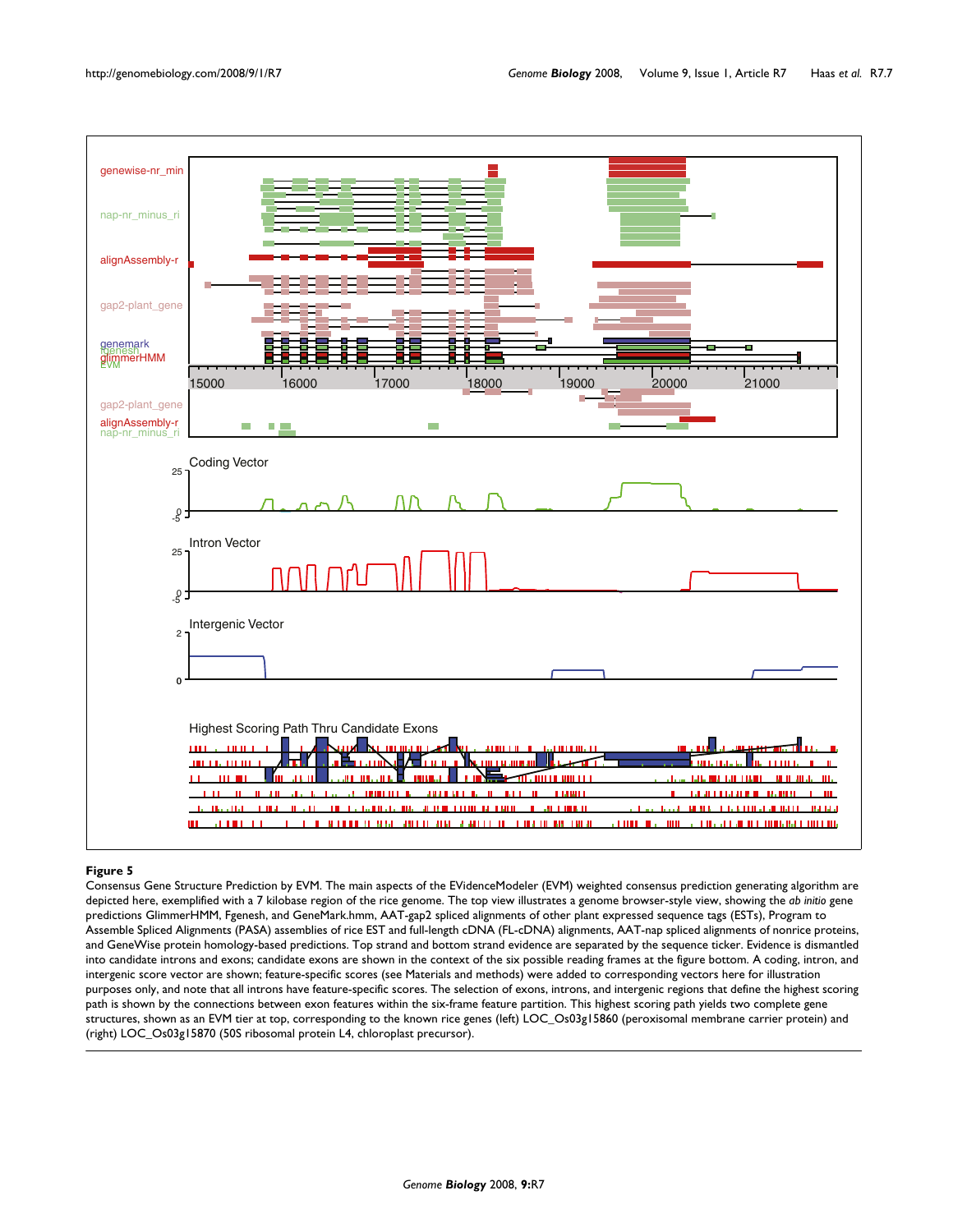

Response of EVM prediction accuracy to varied evidence types and weights. Iterations (30) of randomly weighted evidence types were evaluated by EVidenceModeler (EVM). Iterations 1 to 10 included only the *ab initio* predictors GlimmerHMM, Fgenesh, and GeneMark.hmm. Iterations 11 to 20 additionally included AAT-nap alignments of nonrice proteins, GeneWise predictions based on nonrice protein homologies, and AAT-gap2 alignments of other plant expressed sequence tags. Iterations 21 to 30 included Program to Assemble Spliced Alignments (PASA) alignment assemblies and corresponding supplement of PASA long-open reading frame (ORF)-based terminal exons. Exon and complete gene prediction sensitivity values resulting from EVM using the corresponding weight combinations are plotted below.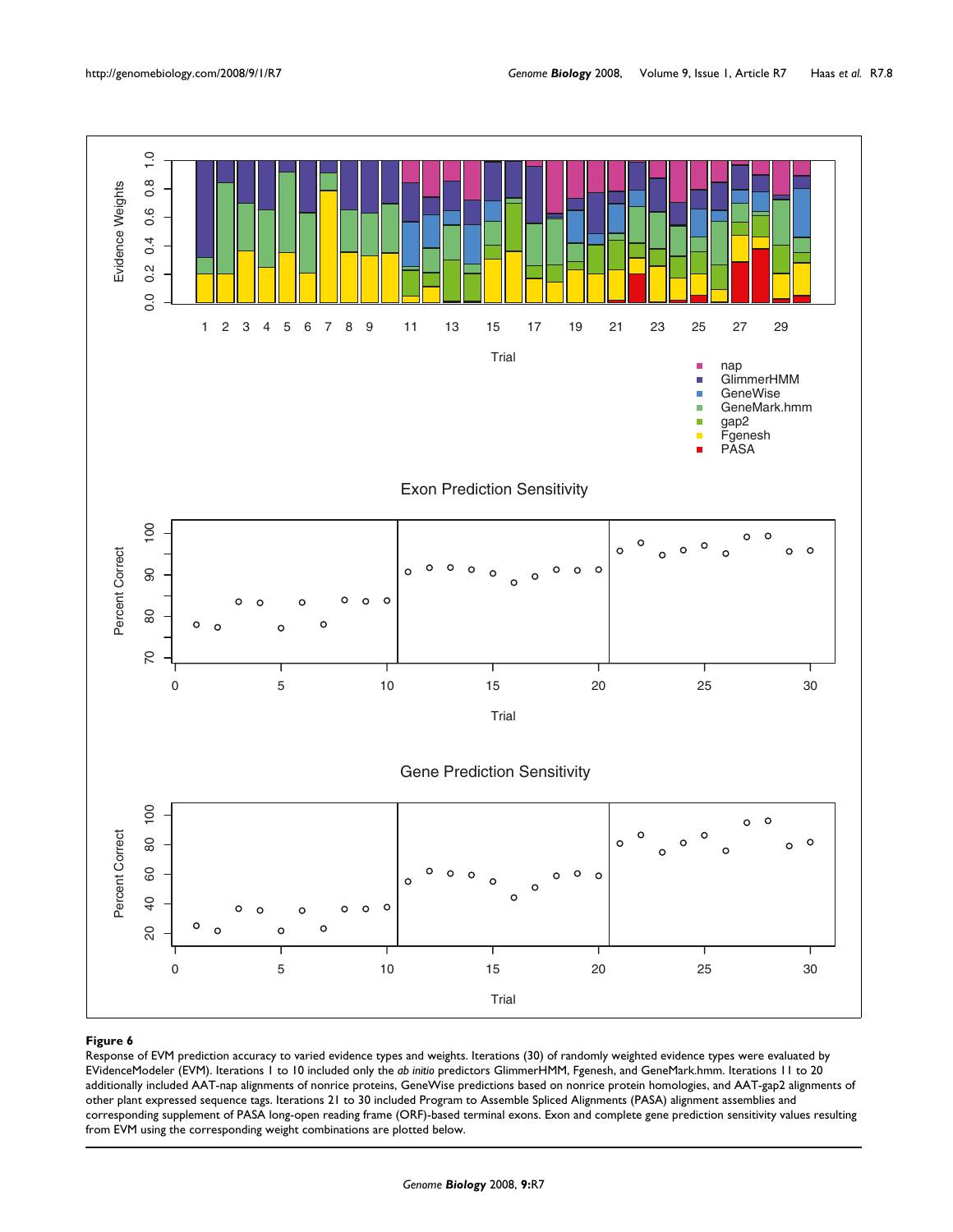eSn. In the third and final set (iterations 21 to 30), PASA alignment assemblies derived from rice transcript alignments were included, from which a subset define the correct gene structure. In the presence of our best evidence and randomly set weights, prediction accuracy ranges from 75% to 96% gSn and 95% to 99% eSn.

Although this represents just a minute number of possible random weight combinations, it demonstrates the effect of the weight settings and the inclusion of different evidence types on our consensus prediction accuracy. By including evidence based on sequence homology, our prediction accuracy improves greatly, doubling to tripling complete gene prediction accuracy of *ab initio* programs alone or in combination. Also, very different weight settings can still lead to similar levels of performance, particularly in the presence of sequence homology data.

## **EVM consensus prediction accuracy using trained evidence weights**

Given the variability in consensus gene prediction accuracy observed using different combinations of weight values, finding the single combination of weights that provides the best consensus prediction accuracy is an important goal. Searching all possible weight combinations to find the single best scoring combination is not tractable, given the computational effort needed to explore such a vast search space. To estimate a set of high scoring weights, we employed a set of heuristics that use random weight combinations followed by gradient ascent (see Materials and methods, below). For the purpose of choosing high performing weights and evaluating their accuracy, we selected 1,000 of our cDNA-verified gene structures and used half for estimating weights and the other half for evaluating accuracy using these weights (henceforth termed 'trained weights'). In both the training and evaluation process, accuracy statistics were limited to each reference gene and flanking 500 base pairs (bp). However, EVM was applied to regions of the rice genome including the 30 kilobase (kb) region flanking each reference gene, to emulate gene prediction by EVM in a larger genomic context.

Because the training of EVM is not deterministic, and each attempt at training can result in a different set of high-scoring weights, we performed the process of training and evaluating EVM on the rice datasets three times separately. The trained weight values computed by each training process are provided in Additional data file 2 (Table S1), and the consensus gene prediction accuracy yielded during each evaluation is provided in Additional data file 2 (Table S2). The average gene prediction accuracy is provided in Figure 7. On this set of 500 reference genes, the average exon and complete gene prediction accuracies for the *ab initio* predictors are similar to those computed earlier for the larger complete set of 1,058 cDNA-verified genes. EVM applied to the *ab initio* predictions alone using optimized weights yielded 38% gSn and 34% gSp, approximately 10% better than the best corresponding *ab initio* accuracy. By including the additional evidence types in the form of protein or EST homologies independently, complete gene prediction sensitivity increases to 49% to 56% gSn and 44% to 50% gSp. Using all evidence minus the PASA data, complete gene sensitivity reaches 62% gSn and 56% gSp. Note that each gain in sensitivity is accompanied by a gain in specificity, indicating overall improvements in gene prediction accuracy.

### **Intuitive versus trained weights**

Although we can computationally address the problem of finding a set of weights that yield optimal performance, it is clear from our analysis of randomly selected weights that there could be numerous weight combinations that provide reasonable accuracy. In general, we find that combinations of assigned weightings in the following form provides adequate consensus prediction accuracy:

> (*ab initio* predictions) ≤ (protein alignments, EST alignments) < (GeneWise) < (PASA)

Using such a weight combination (gene predictions = 0.3, proteins and other plant  $ESTs = 1$ , GeneWise = 5, PASA = 10), we find that our consensus exon and complete gene prediction accuracy is quite comparable, with our intuitive weights providing performance levels that in most cases are just slightly lower than those of our trained weights (Additional data file 1 [Figure S1]). In each case, accuracy measurements with intuitive weight settings were within 3% of the results from trained weights. The ability to tune EVM's evidence weights intuitively provides a flexibility that is not as easily afforded by current software systems based on a strict probabilistic framework.

## **EVM versus alternative annotation tools: Glean and JIGSAW**

The accuracy of EVM was compared with that of competing combiner-type automated annotation tools using both Glean and JIGSAW. The publicly available Glean and JIGSAW software distributions were downloaded and run using default parameter settings. We trained JIGSAW using datasets identical to those provided to EVM, using the 500 reference genes and associated evidence for training and the separate 500 genes and evidence for evaluation. Glean's unsupervised training is tightly coupled to the prediction algorithm, and so Glean was executed on the entire set of 1,000 genes and associated evidence, with the proper half used for evaluation purposes. Exon and complete gene prediction accuracies are shown in Figure 8. Each evidence combiner demonstrates substantial improvements in accuracy in the presence of sequence homology evidence. EVM fares well in this combiner showdown, and in most cases it provides the greatest prediction accuracy of the three tools analyzed.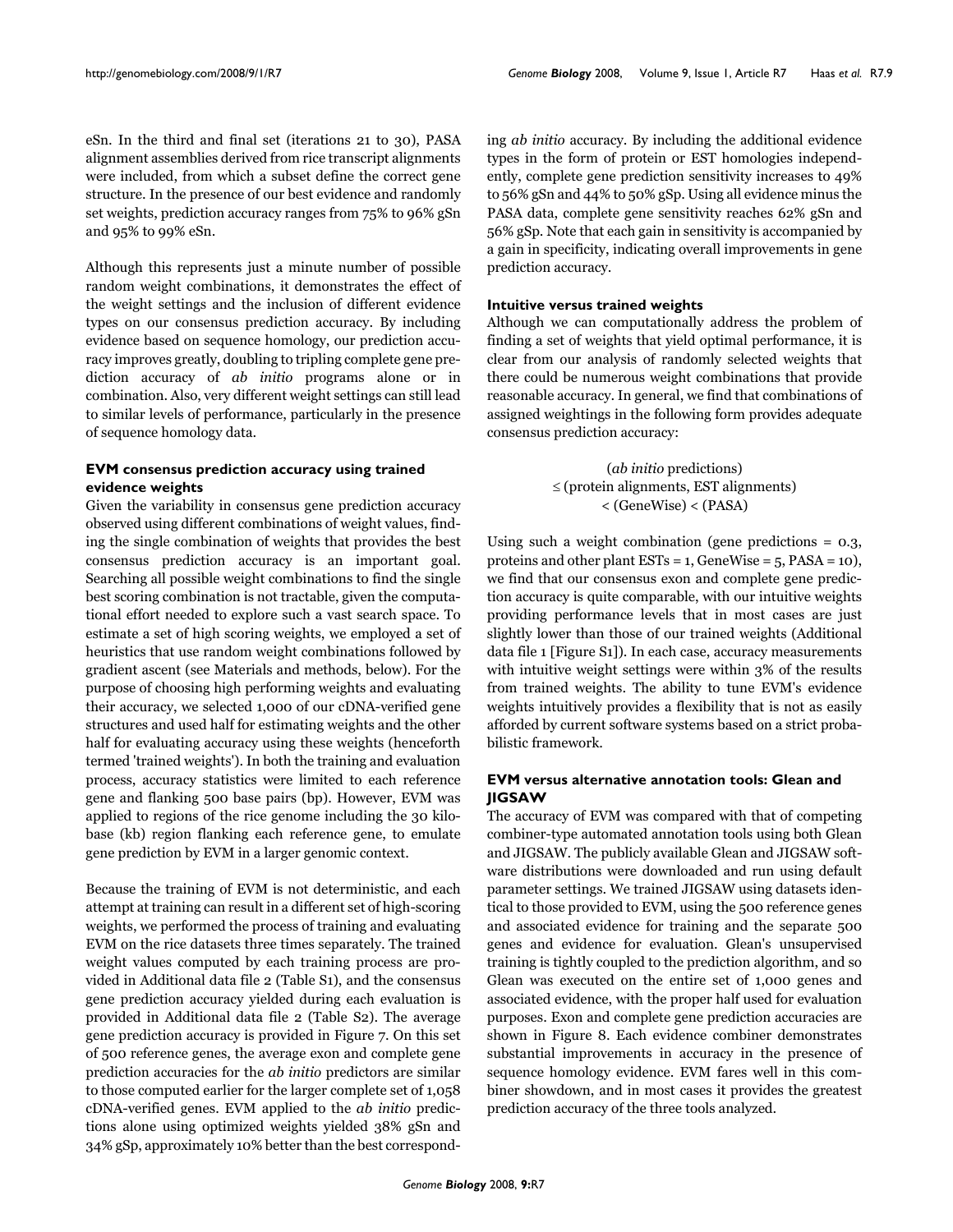

Rice consensus gene prediction accuracy using optimized evidence weights. Gene prediction accuracy for EVidenceModeler (EVM) was calculated at the nucleotide, exon, and complete gene level using trained weights and specific sets of evidence, applied to 500 of the reference rice gene structures. The evidence evaluated is described as follows: EVM:GF includes *ab initio* gene predictions (GF) alone; EVM:GF+gap2 includes GF plus the AAT-gap2 alignments of other plant expressed sequence tags (gap2); EVM:GF+nap includes GF plus AAT-nap alignments of nonrice proteins (nap); EVM:GF+GeneWise includes GF plus the GeneWise predictions based on nonrice protein homologies (GeneWise); EVM:ALL(-PASA) includes GF, nap, gap2, and GeneWise; EVM:ALL(+PASA) additionally includes the Program to Assemble Spliced Alignments (PASA) alignment assemblies and PASA long-open reading frame (ORF)-based terminal exon supplement. Sn, sensitivity; Sp, specificity.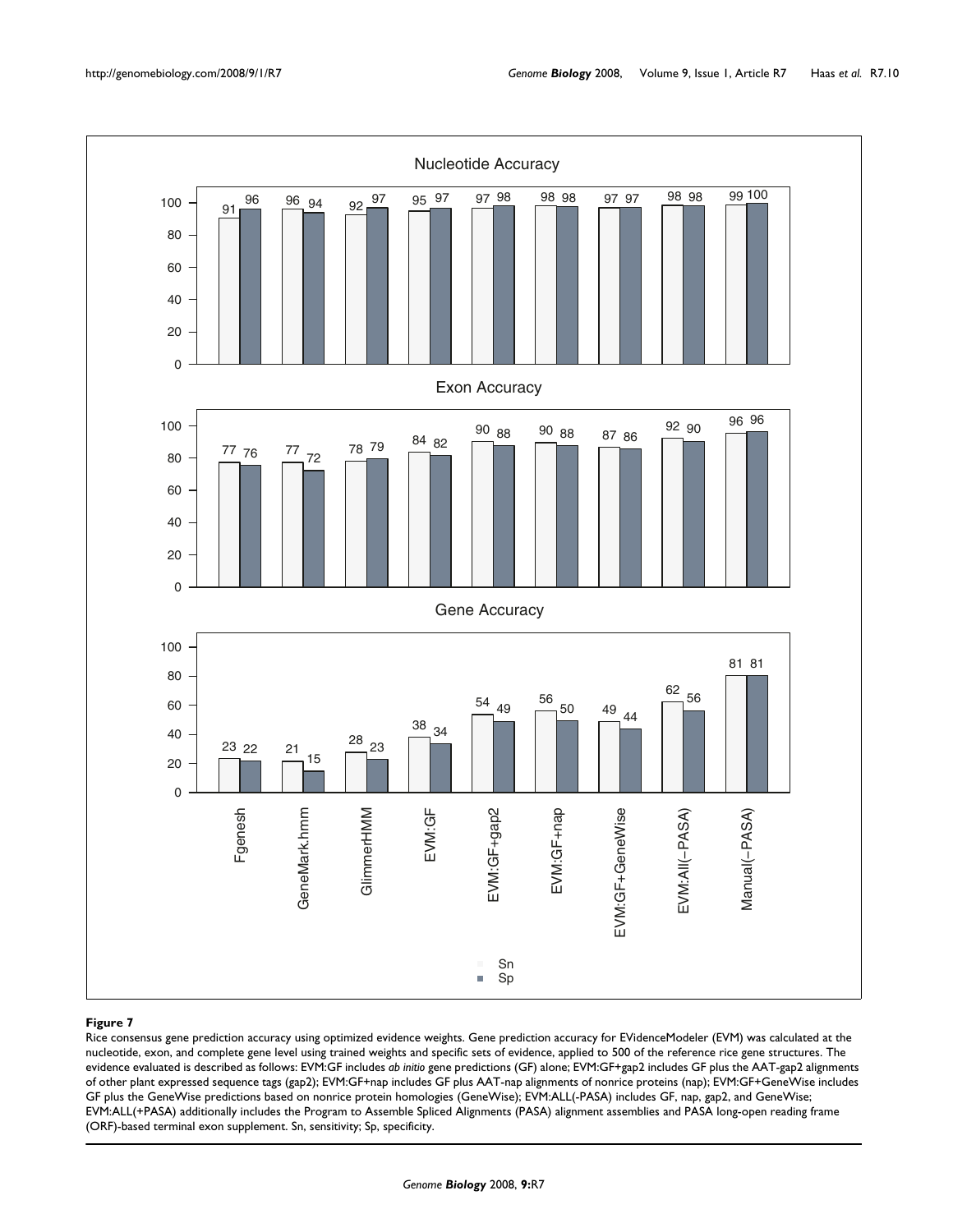

EVM's accuracy compared with Glean and JIGSAW. Both JIGSAW and Glean were trained and evaluated on the rice genome data, and accuracies were compared with those of EVidenceModeler (EVM). The trained weights utilized by EVM are provided in Additional File 2 (Table S3). PASA, Program to Assemble Spliced Alignments; Sn, sensitivity; Sp, specificity.

The prediction accuracy between JIGSAW and EVM is strikingly similar for two of the evidence combing scenarios examined: combining gene predictions with other plant EST alignments (gap2), and when all alignment data are included minus the rice PASA evidence (all). We further examined the latter case, in which both JIGSAW and EVM predicted more than 60% of the complete genes accurately, to determine the similarity of their gene predictions. Of the 500 reference genes tested, there are 310 predictions generated identically between EVM and JIGSAW, of which 260 were correct. Therefore, although their prediction accuracies can be strikingly similar, overall the gene structures predicted are quite different.

A strength of EVM is its ability to utilize heavily trusted forms of evidence, such as gene structures inferred from alignments of cognate FL-cDNAs and ESTs. Each of the three programs were trained in the presence of cDNA-supported gene structures as provided by PASA (long open reading frame [ORF] structures within PASA alignment assemblies), a subset of that defines a correct gene structure (see Materials and methods, below). All three tools demonstrated the greatest predic-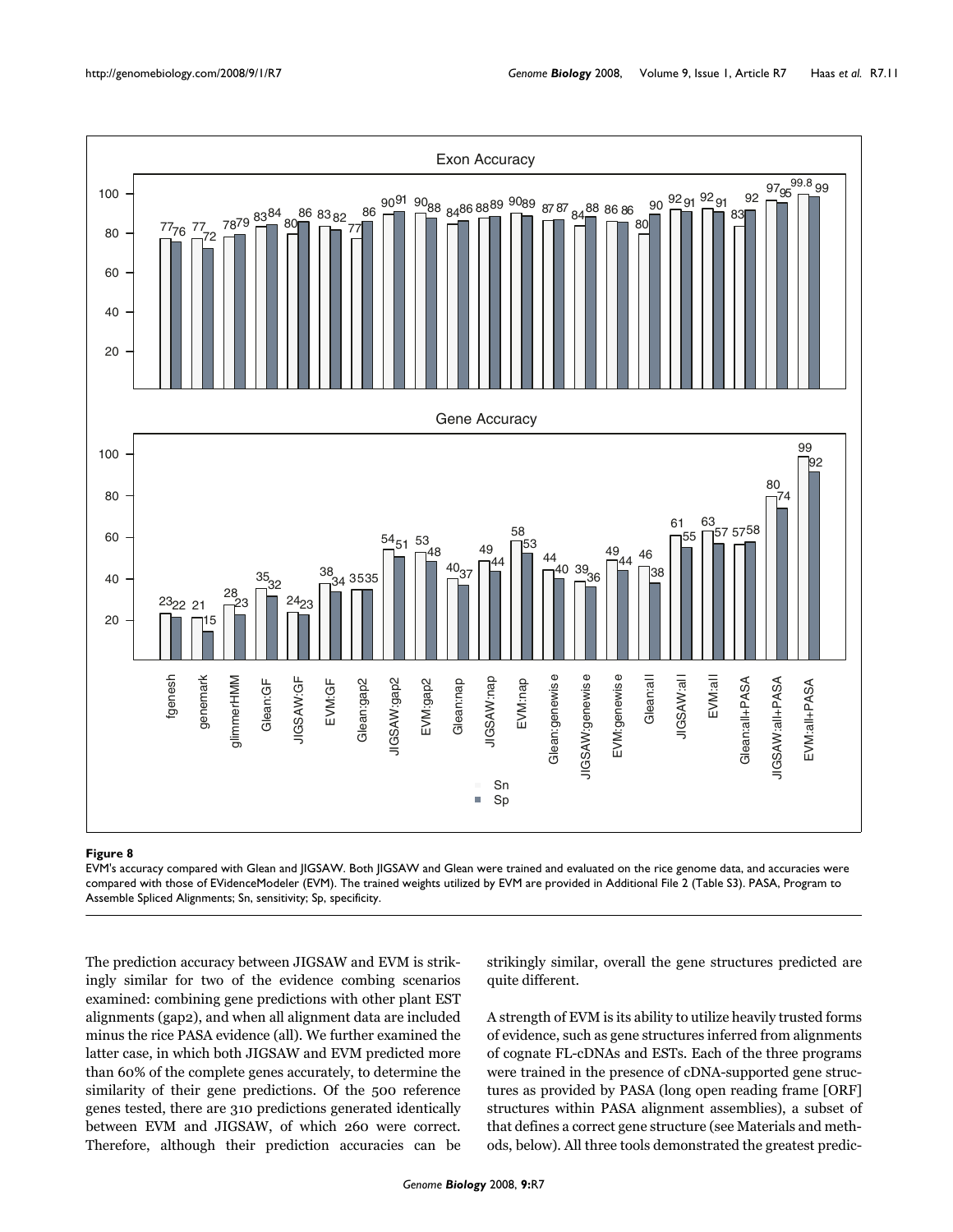tion accuracy in the presence of PASA evidence. Although each tool is effectively provided with evidence containing all complete introns and exons that define the correct gene structure, only EVM is found to be capable of nearly perfect prediction accuracy. Of the 500 evaluated reference genes, EVM predicted only six incorrectly when supplied with PASA evidence along with the competing evidence types (*ab initio* predictions, and protein and other plant EST alignments). These six incorrect predictions involved three cases in which neighboring genes were merged into single predictions, two cases in which improper gene termini were chosen, and a single case that was confounded by a large degenerate retrotransposon insertion within an intron of a gene, an element that was not masked and excluded from the gene prediction effort.

## **Comparison with manual annotation**

It is expected and reassuring that EVM provides nearly perfect complete gene accuracy in the presence of high quality and reliable complete gene structure data, as provided in the form of the PASA alignment assemblies. The importance of such ESTs and FL-cDNAs for gene structure annotation is well known [42-45], and software such as PASA can annotate gene structures based solely on these data in absence of preexisting gene annotations or *ab initio* gene predictions [33]. A greater challenge is to achieve maximal consensus gene prediction accuracy in the absence of these data, which is the typical scenario with newly sequenced genomes that lack extensive EST or FL-cDNA sequences as companion resources. In such cases we must rely on the accuracy of *ab initio* gene predictors and homologies to sequences from other organisms, and it is here that, in lieu of an equivalent automated annotation method, we expect to have the greatest gains from expert scientists directly evaluating and modeling complete gene structures based on these sources of evidence.

In our application of EVM thus far, the relevant set of input evidence is that which contains the *ab initio* gene predictions, protein alignments, GeneWise predictions based on protein homology, and the alignments to ESTs derived from other plants (Figure 7; entry 'EVM:All(-PASA)', read as EVM with all evidence minus PASA evidence). Using trained weights, EVM correctly predicted 92% of the known exons and 62% of the 500 cDNA-verified genes correctly, on average. If the subset of the native cDNA data that defines the correct gene structure is not supplied as evidence, and if components of such known gene structures are not available as candidate introns and exons, then EVM will be unable to predict the gene correctly. In an effort to establish the upper limit of gene prediction accuracy in the absence of cDNA evidence, we propose use of the accuracy of manual annotation on the same dataset. The accuracy of human annotation has never been adequately measured, although it is widely assumed that human annotation is the 'gold standard' for genome projects. For our study, a set of human annotators was asked to evaluate these data in absence of cognate rice cDNA alignments, and were instructed to model a gene structure manually that best reflected the available evidence. In absence of the rice cDNAs, manual annotation accuracy resulted in 96% eSn and 96% eSp, and 81% gSN and 81% gSP (Figure 7). In light of these statistics, we consider the accuracy provided by EVM on the identical dataset to be demonstrably effective as an automated annotation system, and approaching the better accuracy obtained through manual curation efforts, particularly when compared with the accuracy of individual *ab initio* gene predictors on the same dataset.

## **Application of EVM and PASA to the ENCODE regions of the human genome**

The ENCyclopedia of DNA Elements (ENCODE) project was initiated shortly after the sequencing of the human genome with the aim being to identify all functional elements, including all protein-coding genes, in the human genome sequence [46]. The pilot phase of the project focused on only 1% (about 30 megabases spread across 44 regions) of the genome, termed the ENCODE regions. The GENCODE (encyclopedia of genes and genes variants) consortium was formed to provide high quality manual annotation and experimental verification of protein coding genes in these regions [47]. The human ENCODE Genome Annotation Assessment Project (EGASP) was established to evaluate the accuracy of automated genome annotation methods by comparing automated annotations of the ENCODE regions with the GENCODE annotations [10]. Participants in the EGASP competition were allowed access to 13 ENCODE regions along with their corresponding GENCODE annotations, which could be used for training purposes. Groups submitted their automated annotations for the remaining 31 regions, after which time the corresponding GENCODE annotations were released and the automated annotation methods were evaluated based on a rigorous comparison with the GENCODE annotations [48].

The sequences, gene predictions, and annotations involved in EGASP additionally serve as a resource for evaluating current and future annotation methods. Similarly to our application of EVM to the rice genome using cDNA-verified gene structures for training and evaluation purposes, we applied EVM to the ENCODE regions using the GENCODE annotations for training and evaluation purposes, analogous to the original EGASP competition. Evidence used by EVM included the evidence tracks provided by University of California at Santa Cruz: TWINSCAN, SGP2, GENEID, GENSCAN, CCDSGene, KNOWNGene, ENSEMBL (ENSGene), and MGCGene. Additional evidence generated in our study included AAT alignments of nonhuman proteins, GeneWise predictions based on the nonhuman protein homologies, AAT nucleotide alignments of select animal gene indices, and PASA alignment assemblies generated from GMAP alignments of human ESTs and FL-cDNAs. The GlimmerHMM predictions used by EVM were those generated as part of the EGASP competition, and were obtained separately.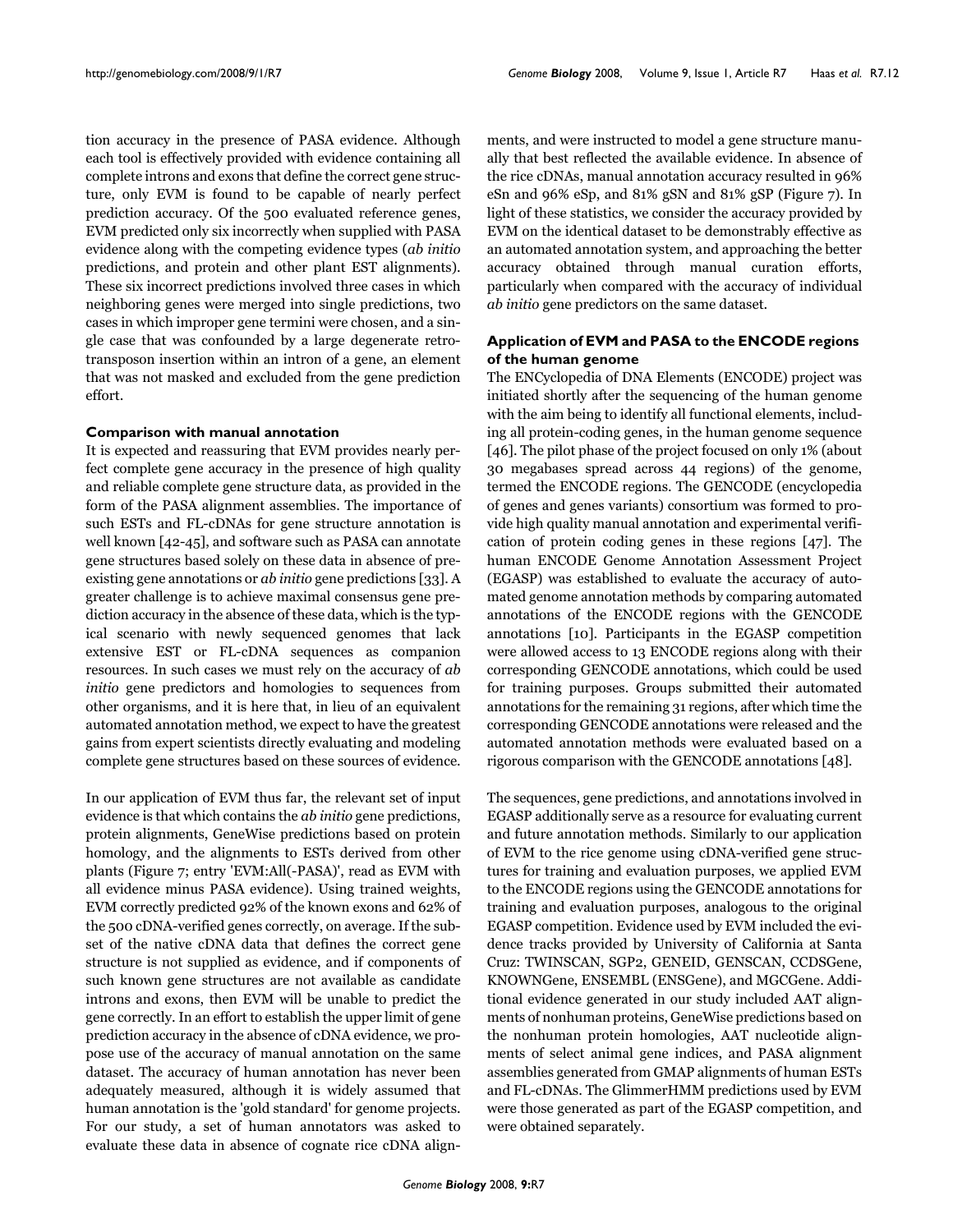There are several notable differences between the training and evaluation of EVM on the ENCODE regions as compared with the earlier application to rice. The cDNA-verified rice genes used for training and evaluation were restricted to a single splicing isoform. In addition, each gene was complete, containing the protein-coding region from start to stop codon. The GENCODE protein-coding annotations, in contrast, include alternative splicing isoforms and several partial gene structures. Accuracy measurements computed for rice genes included each cDNA-verified gene and the flanking 500 bases, whereas accuracy measurements on the ENCODE regions included these sequence regions in their entirety and all corresponding protein-coding gene annotations.

EVM was trained on the 11 ENCODE test regions and then evaluated on the remaining 33 regions. Training and evaluation were performed under two independent trials. The trained weights and corresponding accuracy values are provided in Additional data file 2 (Tables S4 and S5). Our initial analysis of EVM on this dataset utilized the *ab initio* gene predictions, and the EST and protein homologies, similar to our earlier analysis with rice. The average gene prediction accuracy for the source predictions and EVM with varied additional evidences is illustrated in Figure [9](#page-13-0). The *ab initio* gene predictions used as evidence by EVM individually predict genes with accuracies mostly less than 20% gSn; the best individual performer was TWINSCAN, with 22% gSn and 20% gSp. By combining these predictions alone, EVM improves complete gene prediction accuracy to 31% gSn and 27% gSp, which is significantly better performance than any of the individual *ab initio* predictors. By including spliced alignments to dog, pig, mouse, or rat assembled EST databases, gene prediction sensitivity further improves to 38% to 45% gSn and 34% to 40% gSp. EST alignments from the more distantly related chicken yield slight improvement from using the predictions alone, but not to the extent of mammals. Alignments to the more distantly related sea squirt and frog gene indexes offer little to no improvement in prediction accuracy. Overall, the improvements in EVM prediction accuracy afforded by alignments to the nonhuman gene indexes correlate well with their phylogenetic distance from human, with mouse and rat being found most useful. By including human EST and FL-cDNA alignments in the form of PASA alignment assemblies along with the *ab initio* predictions, gene prediction sensitivity improves to 63%. Protein homologies included with *ab initio* predictions, in the form of AAT (nap) alignments or GeneWise predictions, also demonstrated an improvement in gene prediction accuracy, with 36% to 56% gSn and 30% to 44% gSp as compared with the 31% gSn and 27% gSp from combining the predictions alone.

## **Post-EVM application of PASA to annotate alternatively spliced isoforms**

EVM is not designed to model alternative splicing isoforms directly. This is, however, a primary function of our companion annotation tool PASA, which contributes to the automated annotation of gene structures in several ways. PASA, like EVM, is made freely available as open source from the PASA website [49]. Above, PASA alignment assemblies were used as one source of gene structure components by EVM. Alternatively, PASA can generate complete gene structures based on full-length alignment assemblies (alignment assemblies containing at least one FL-cDNA) by locating the longest ORF within each alignment assembly, and annotate gene structures and alternatively spliced isoforms restricted to the transcriptome. A third application of PASA is to perform a retroactive processing of a set of pre-existing gene structure annotations, whereby alignment assemblies are incorporated into untranslated region annotations, exon modifications, correctly splitting or merging predicted gene structures, and used to model alternative splicing isoforms [33].

To demonstrate the effect of applying PASA as a postprocess to integrate transcript data into an existing set of gene structure annotations (which we refer to as 'PASAu', for PASA updates), we applied PASA separately to the *ab initio* predictions, the various University of California at Santa Cruz gene prediction tracks (which we refer to as 'other predictions'), and to the EVM-generated datasets that either utilized or excluded the other predictions. The change in prediction accuracy as a result of applying PASA's annotation updates is illustrated in Additional data file 1 (Figure S2). PASAu can yield relatively large improvements (increases from 23% to 33% in gSn and from 7% to 32% in gSp) to the accuracy of the various *ab initio* predictions by incorporating transcript alignment assembly-based updates. PASAu-resulting changes to the accuracies of the other original predictions were more variable, mostly involving small increases in transcript sensitivity and larger decreases in transcript specificity; more GENCODE transcripts predicted correctly, but additional PASA-based transcripts not represented in the GEN-CODE dataset were also identified. The EVM gene sets were affected similarly.

The small change in gSn and gSp resulting from the annotation update functions of PASA to the EVM predictions is not surprising, given that the PASA alignment assemblies were included here as inputs during the generation of the consensus gene structures by EVM. The most notable consequence of the PASA updates was the modeling of alternative splicing isoforms. Although the number of genes annotated as alternatively spliced was variable across the different annotation gene sets, the ratio of transcripts per alternatively spliced gene was fairly uniform, and largely consistent with the prevalence of alternatively spliced genes described in the GENCODE annotations (Figure 10). The reason for the variability in the number of alternatively spliced genes is because of PASAu's stringent validation tests, forsaking automated gene structure updates in favor of targeted manual evaluation in those cases in which the tentative gene structure updates or candidate splicing isoforms vary greatly from the originally annotated gene structures [49].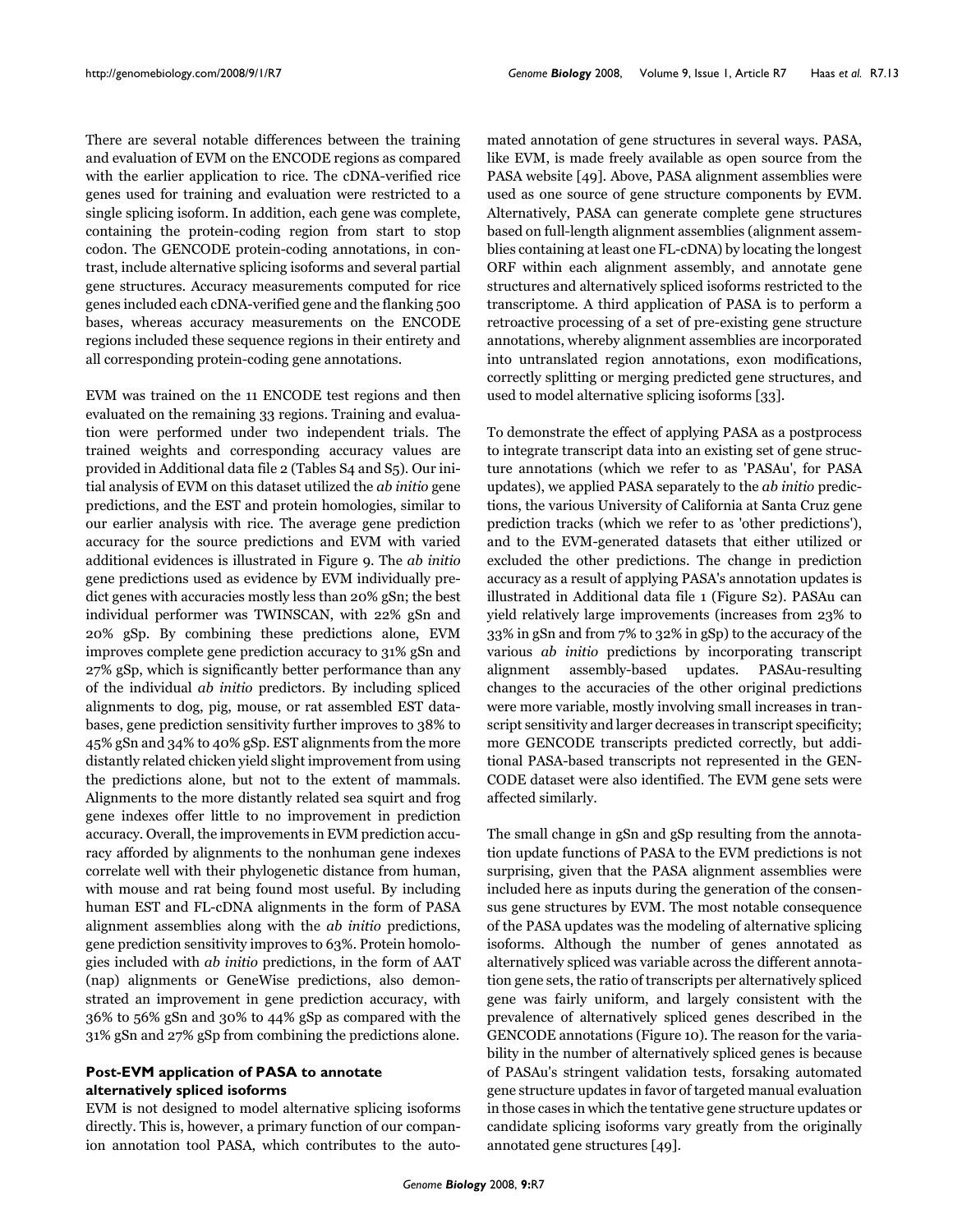<span id="page-13-0"></span>

Human consensus gene prediction accuracy by EVM. The consensus gene prediction accuracy by EVidenceModeler (EVM) is shown based on trained evidence weights and the corresponding combination of evidence, as applied to the GENCODE test regions of the human genome. The accuracies for the inputted gene predictions obtained from the ENCODE Genome Annotation Assessment Project (EGASP) dataset are provided for reference sake, including GENSCAN, TWINSCAN, GlimmerHMM, GeneMark.hmm on the repeat-masked genome, GeneID, and SGPgene. EVM-GF corresponds to EVM applied to these gene prediction tiers alone (GF), and serves as the baseline evidence for the subsequent entries. EVM-GeneWise includes GeneWise predictions based on nonhuman protein homologies; EVM-nap includes AAT-nap spliced alignments of nonhuman proteins; the EVM:gap2\_\* series includes AAT-gap2 alignments of corresponding transcripts from the Dana Farber Gene Indices (CINGI, *Ciona intestinalis* [sea squirt]; XGI, *Xenopus tropicalis* [frog]; GGGI, *Gallus gallus* [chicken]; DOGGI, *Canis familiaris* [dog]; SSGI, *Sus scrofa* [pig]; RGI, rat; MGI, mouse); EVM-alignAsm includes Program to Assemble Spliced Alignments (PASA) alignment assemblies and corresponding terminal exon supplement; and EVM:All includes all evidence described (GF, gap2, nap, GeneWise, and PASA). Sn, sensitivity; Sp, specificity.

The gene prediction accuracy of EVM, PASA alone, and PASA applied as a postprocess to update EVM predictions is provided along with the accuracies of methods evaluated as part of the EGASP competition in Figure [11](#page-15-0). PASA, when used in isolation to annotate gene structures automatically based on transcript alignments alone, yields an impressive 60% gSN

and 87% gSP; these values reflect the abundance and utility of the human ESTs and FL-cDNAs available. EVM, with its greatest accuracy throughout the various surveys of the EGASP dataset presented, yielded prediction accuracies of between 63% and 76% gSn and of between 47% to 54% gSp.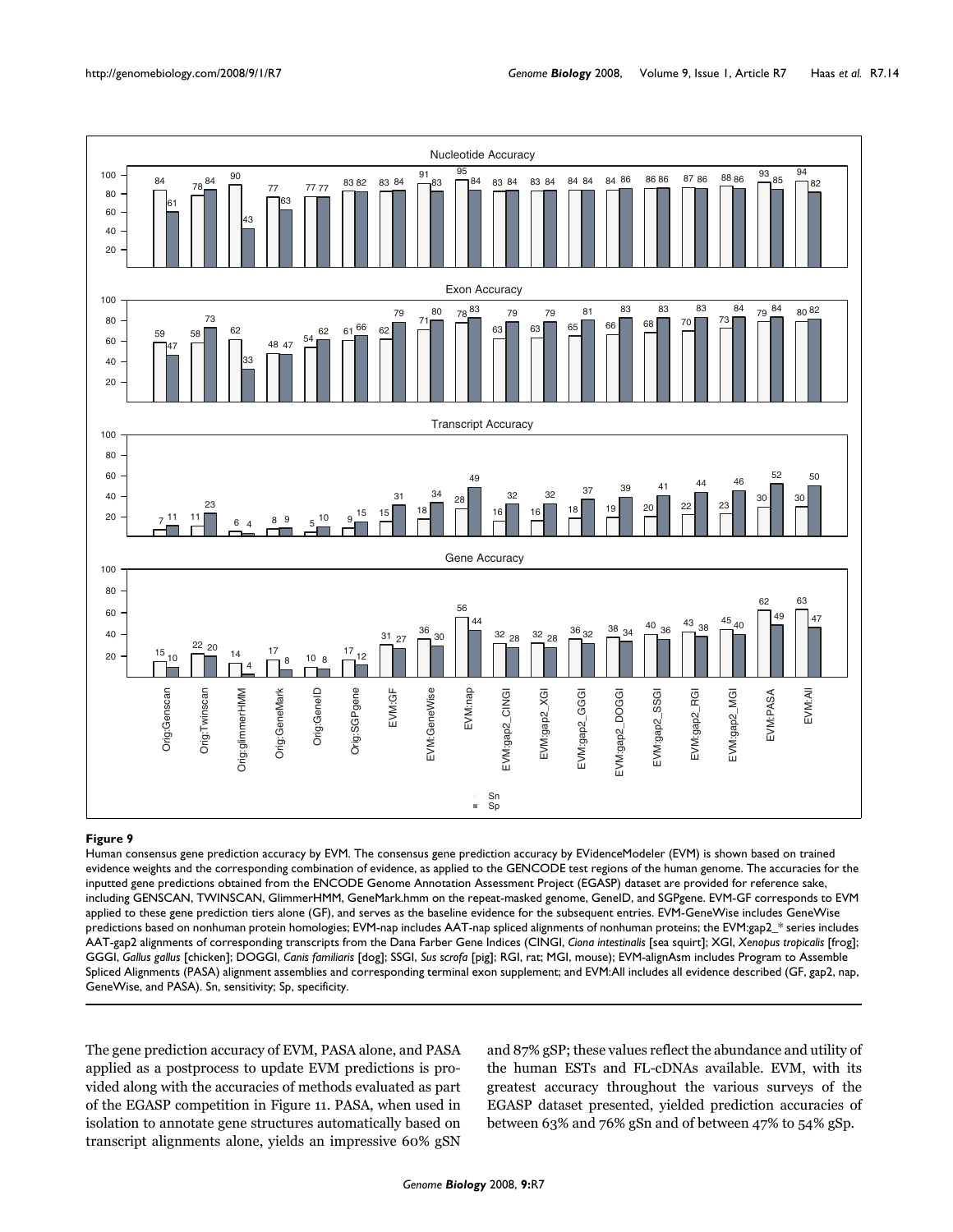

Addition of alternatively spliced isoforms using PASAu. By applying Program to Assemble Spliced Alignments (PASA) to the various annotation datasets, PASA can automatically annotate alternative splicing isoforms. The number of alternatively spliced genes and the number of transcripts per alternatively spliced gene are shown, including the pre-PASAu and post-PASAu values. Only the EnsEMBL dataset includes models for alternatively spliced isoforms before the application of PASA. Dotted lines indicate the corresponding values based on the GENCODE reference annotation dataset: 147 alternatively spliced genes and 3.42 transcripts per alternatively spliced gene. Transcript isoforms alternatively spliced only in untranslated regions were ignored. Here, EVM:All(+OP) refers to the inclusion of the EVM:All evidence plus the 'other predictions' from ENCODE Genome Annotation Assessment Project (EGASP), including EnsEMBL, ENSgene, KnownGene, and CCDSgene, used by EVidenceModeler (EVM) as the OTHER\_PREDICTION evidence class (Table 1).

Although it is useful to compare accuracies of these various tools based on their ability to recreate the GENCODE annotation for the ENCODE regions, direct comparisons between each method based on these data may be generally useful but not exactly valid. In the case of *ab initio* gene prediction tools that require only the genome sequence as input, direct comparisons between the results of the gene predictors are fully justified, because the inputs are exactly identical. The focus of EGASP was to examine the accuracy of diverse automated annotation methods and not necessarily to perform head-tohead comparisons between each method. Therefore, groups were allowed to use any evidence available to them to assist in their annotation efforts, and so, for example, the additional evidence used by JIGSAW was not exactly the same inputs utilized by Exogean, or EVM as described here. The

analogous experiments we directed in rice were more tightly controlled, given that each software tool was trained and executed using identical inputs. Even so, although alternative methods examined as part of the EGASP competition are shown to exceed EVM's accuracy, even if only slightly, EVM does fare well as an automated annotation system, especially when it is compared with the individual *ab initio* predictions.

## **Conclusion**

We have demonstrated that EVM is an effective automated gene structure annotation tool that leverages *ab initio* gene predictions and sequence homologies to generate weighted consensus gene predictions. The gene prediction accuracy of EVM is influenced by the types of evidence provided and associated weight values. Although a training system is provided to assist the search for optimal evidence weights, a manually set weighting scheme can perform similarly. We demonstrated the general utility of EVM as an automated annotation utility using both rice and human genome sequences. We also showed how to use PASA to provide an effective postprocessing step to discover and annotate alternatively spliced isoforms. EVM, especially when combined with PASA, provides an intuitive and flexible automated eukaryotic gene structure annotation framework, reducing the manual effort required to produce a high quality and reliable gene set to support the earliest efforts of furthering our scientific understanding of the genome biology of eukaryotes. Both EVM [41] and PASA [49] are fully documented and freely available as open source from their respective websites.

## **Materials and methods Generating evidence for gene structures**

The *ab initio* gene prediction programs Fgenesh [5], Gene-Mark.hmm [6], and GlimmerHMM [4] were applied to the rice genome sequences. Fgenesh and GlimmerHMM were applied to repeat-masked genome sequences. Repeats were masked using RepeatMasker [50] and the rice repeat library [51]. GeneMark.hmm was applied to the unmasked genome sequence; software problems prevented us from running GeneMark.hmm on all repeat-masked genome sequences, and so we chose instead to use the unmasked genome in this case. The AAT software [12] was used to generate spliced protein and transcript alignments. For generating spliced protein alignments, AAT was used to search a comprehensive and nonredundant protein database that was first filtered from rice protein sequences. A database of other plant transcript sequences was compiled by downloading and joining all plant gene indices provided by The Gene Index at the Dana Farber Cancer Institute [52], excepting the rice gene indices. Rice ESTs and FL-cDNAs were aligned to the rice genome and assembled into gene structures as described previously [53], with the exception being that the high quality single-exon transcript alignments were included here along with spliced alignments.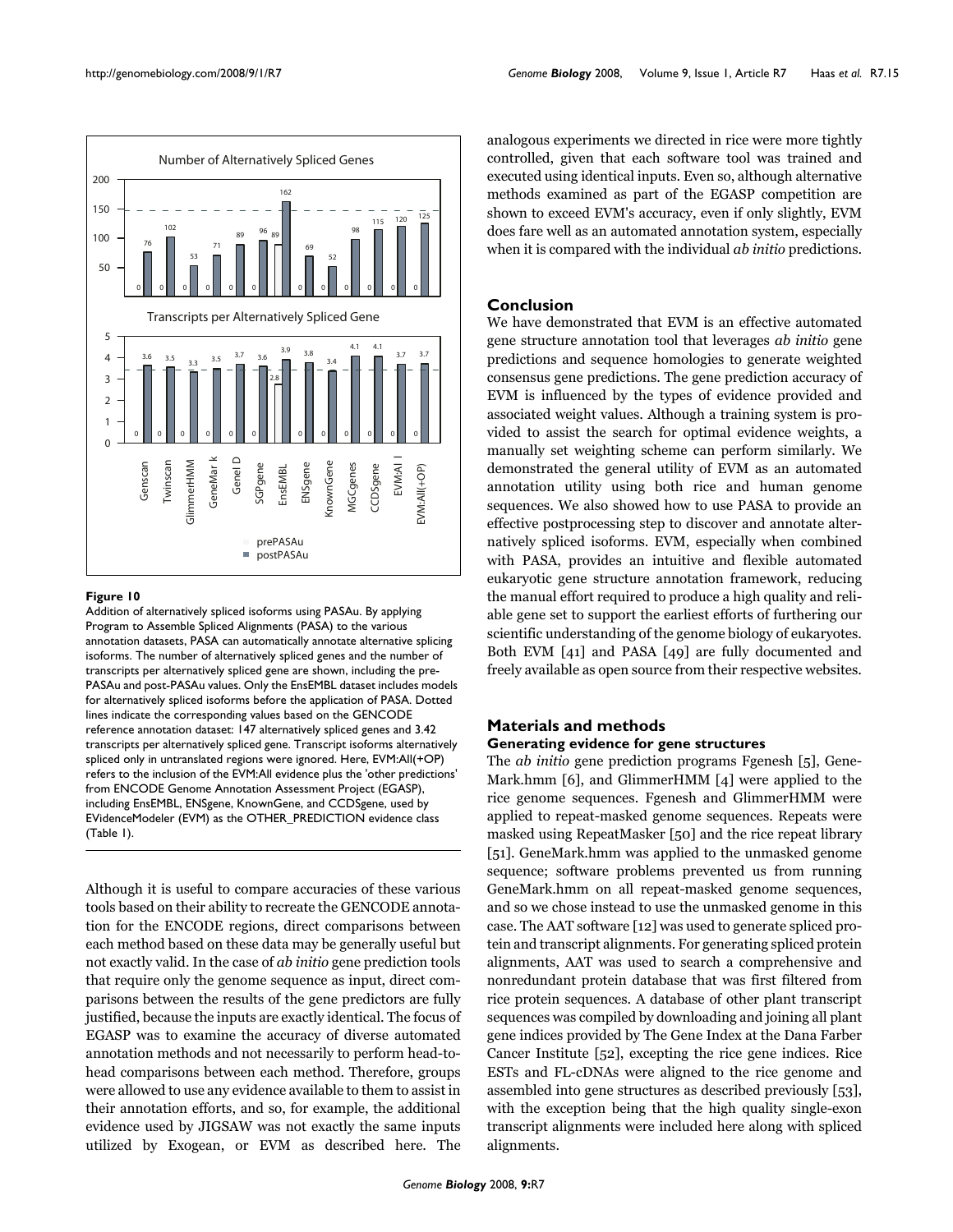<span id="page-15-0"></span>

EVM and PASA automated annotation accuracies compared to alternatives. The gene prediction accuracy of both EVidenceModeler (EVM) and Program to Assemble Spliced Alignments (PASA) are shown in the context of the other methods evaluated as part of the ENCODE Genome Annotation Assessment Project (EGASP) competition. Although PASA alone performs quite well, the benefits from applying PASA as a postprocess to the EVM consensus predictions are not immediately apparent, except in the enumeration of alternatively spliced isoforms as shown in Figure 10. PASA and EVM are shown to perform similarly to the best performing methods in the EGASP competition.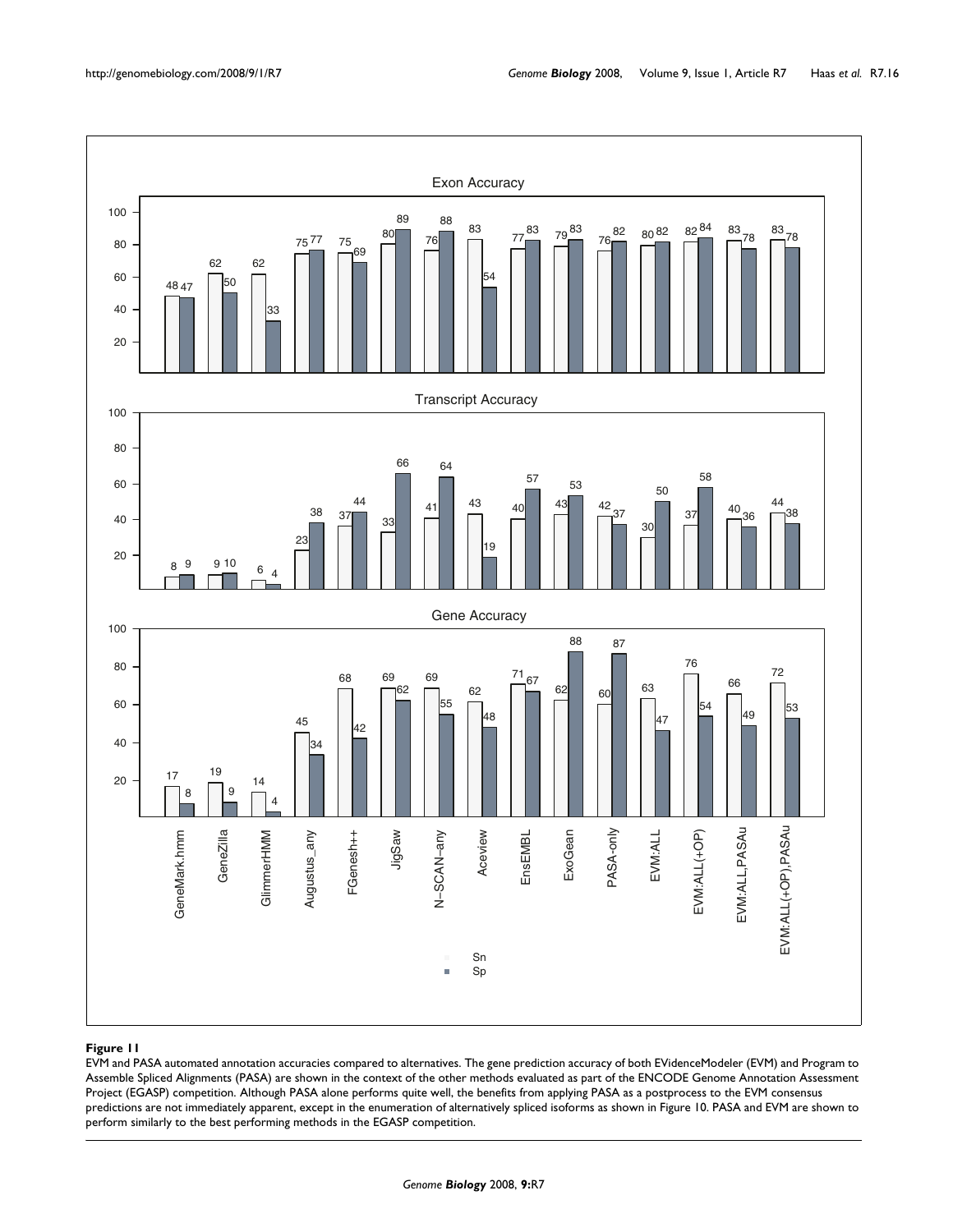### **Compiling a reference rice gene set**

We extracted PASA assemblies encoding a complete ORF exceeding 100 amino acids and considered these as candidates for high confidence complete gene structures, first requiring manual verification. For the purpose of training and evaluating EVM, we sought approximately 1,000 total high confidence gene structures, half to be used for training and the remainder for evaluation. In an effort to select this subset of genes, we manually examined the candidate PASAbased structures in the context of the available evidence using the TkGFF3 graphical genome viewing utility provided in the EVM software distribution. We then selected PASA-based structures that appeared to provide the best gene structure as the reference gene structures, yielding 1,058 such genes. We excluded PASA assemblies found to harbor rare AT-AC introns, to encode less than full-length ORFs, or to represent splicing variants that did not best represent the additional evidence. These excluded assemblies comprised approximately 10% of the total. To simplify training and evaluation of EVM, we extracted each high confidence gene and flanking 30 kb region from the complete rice genome and prepared these as independent and individual datasets.

All sequences, gene structures, and evidence are available for download [41]. A comparison of the distribution of coding exon counts among the gene structures in the training set as compared with all candidates and the release-4 gene structure annotations (non-TE set) is provided in Additional data file 1 (Figure S3). Although our verified set of known gene structures is notably deficient in single-exon genes, overall it is consistent with the other selections of rice genes and deemed suitable for our purposes herein.

## **GENCODE annotations for ENCODE regions**

We obtained the ENCODE region sequences, GENCODE annotations, and the various EGASP annotation datasets from the EGASP ftp site [54]. We encountered some difficulties working with the downloaded data files because of inconsistent file formats, inconsistent annotation of stop codons, and annotation features extending out of the sequence range. We therefore converted each data file over to a more strict GTF format, clipping annotations at the bounds of the ENCODE regions and adding stop codons where they were obviously lacking. Prediction accuracies of the EGASP datasets were recomputed (Additional data file 1 [Figure S4]) and were found to agree with the previously reported values; small differences between our recomputed values and previously published values are likely because of the slight differences in our stated implementation of our accuracy evaluation software and those differences resulting from our file conversions. Our refined versions of the EGASP datasets are available from the EVM software website [41].

Additional evidence compiled for the GENCODE annotations included homologies to nonhuman proteins using AAT-nap and GeneWise, alignments to assembled animal ESTs downloaded from the Gene Index using AAT-gap2, and PASA alignment assemblies. This additional evidence is also available from the EVM software site [41].

## **EVM algorithm**

EVM reports consensus gene structures as high scoring paths through a directed acyclic graph containing complete intron, exon, and intergenic region features as vertices. Each of the possible features is computed based on the evidence provided in the form of the genome sequence, *ab initio* gene predictions, and the transcript and protein alignments. Each type of evidence, such as the name of the gene prediction program or the combination of alignment method and sequence database searched, has an associated numeric weight value. This weight value is either set by hand or by the training process described below. The evidence and corresponding weights are used to score the exon, intron, and intergenic region features. Consensus gene structures reported by EVM are computed by connecting exons, introns, and intergenic regions across the complete genome sequence such that the series of connected components provides the highest cumulative score. An example of EVM applied to a section of the rice genome, including components of the scoring system and feature set, is illustrated in Figure [5.](#page-6-0) For large genome sequences (>1 megabase), the data are partitioned into overlapping segments, and the EVM predictions from the separate partitions are subsequently joined into a single nonredundant set of predictions.

## **Dismantling predictions and alignments into exons and introns**

Exons of eukaryotic gene structures are commonly treated as four distinct types: initial exon, including the start codon to a donor splice junction; internal exon, including an acceptor splice junction to a donor splice junction; terminal exon, including the acceptor splice junction to the stop codon; and the single exon, which corresponds to an intronless gene from start codon to stop codon. These are the four types of exons considered by EVM. The *ab initio* gene predictions provided as inputs to EVM are dismantled into their component exons and introns and added to a nonredundant corresponding exon or intron feature set. Each exon of a given type is stored by EVM with its coordinates, the codon position of its leading base, and a list of all evidence types that perfectly support it. Introns are likewise stored as discrete features based on unique coordinate pairs and their supporting evidence. Only the consensus GT or GC donor and AG acceptor dinucleotide splice sites are treated as valid by EVM; the more rare AT-AC consensus introns, although accepted by PASA, are currently disallowed by EVM. No maximum intron length is enforced by EVM, but a minimum intron length of 20 bp is set and can be tuned as required.

Protein and transcript spliced alignment inputs to EVM, by default, are only capable of contributing internal exons and introns to EVM's feature set. Spliced alignments contribute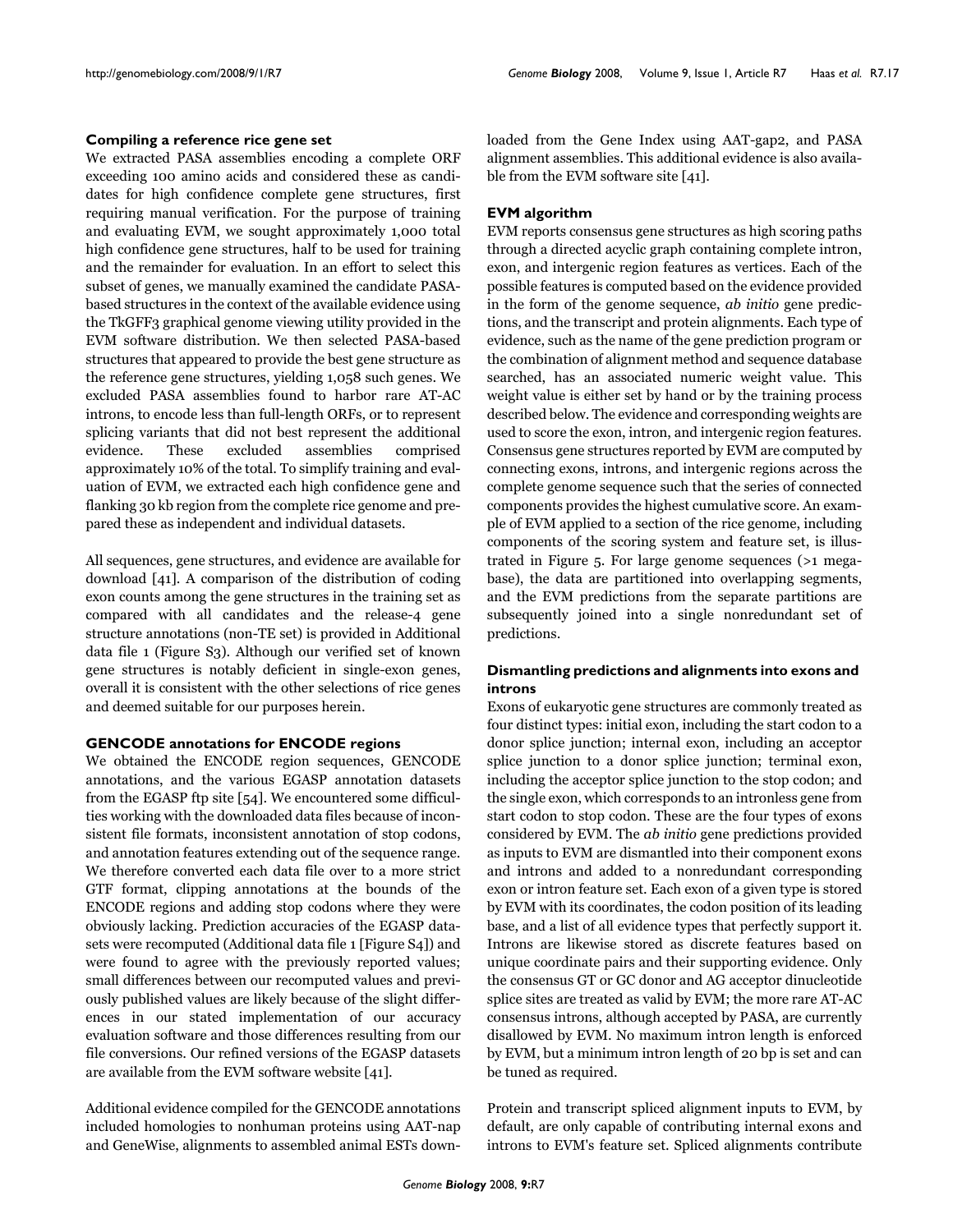internal exons to the feature set for those internal alignment segments that have consensus splice sites and encode an ORF in at least one of the three reading frames. An internal exon is added to the feature set for each incident codon position that provides an ORF on that strand. A final way for alignment data to contribute initial, terminal, or single exons to the feature set is by explicitly providing such candidate exons to EVM *a priori*. This is one mechanism that allows EVM to better exploit gene structures provided by PASA. PASA includes functions to provide the longest ORF within each PASA assembly, and EVM includes a utility that extracts initial, terminal, and single exons from gene structures corresponding to the longest ORF within each PASA assembly. This list of PASA-based exon candidates can be provided directly to EVM. Internal exons provided by PASA alignment assemblies are included in the feature set exactly as other forms of spliced alignment data described above.

Experiments performed on the rice genome utilizing PASA evidence as input instead included the structure of the longest ORF (minimum length of 50 amino acids) within each PASA alignment assembly in place of the alignment assemblies themselves supplemented with the terminal exon candidates, as described above. These PASA longest ORF structures were provided to EVM as an OTHER\_PREDICTION evidence class. Utilization of the PASA data in this way was necessary to allow provision of identical PASA-based evidence to the alternative annotation tools Glean and JIGSAW as part of the rice combiner accuracy comparison.

#### **Scoring genome features**

The candidate unique exon, intron, and intergenic region feature types derive their score from either a feature-specific score and/or a corresponding feature type scoring vector, as described below. Each type of evidence provided to EVM is specified as having a numerical weight value and belonging to one of the four allowable classes: PROTEIN, TRANSCRIPT, ABINITIO\_PREDICTION, or OTHER\_PREDICTION. Table 1 indicates the scoring mechanism for each feature type and classification. Primary differences between these four classes of evidence are that the PROTEIN and TRANSCRIPT classes are not expected to encode complete gene structures from start to stop codon, but instead contribute components of gene structures such as internal exons and, in the case of the PROTEIN class, an indication of coding nucleotides. Complete gene predictions are partitioned into the classes ABINITIO\_PREDICTION and OTHER\_PREDICTION, where the ABINITIO\_PREDICTION class predicts noncoding intergenic regions (GeneMark.hmm) and OTHER\_PREDICTION allows for the inclusion of high-specificity forms of complete predictions that are not intended to delineate the noncoding intergenic regions (KnownGene).

A feature type scoring vector contains a numerical value for each nucleotide across the genome sequence. Evidence that contributes to a feature type scoring vector contributes its

corresponding weight value to each nucleotide within the span of its feature coordinates. Evidence that contributes a feature-specific score instead contributes a value of its (weight × feature\_length) to that unique feature that it supports, in this case either that complete intron or exon. Exons derive their scores from a combination of feature-specific scores and a corresponding scoring vector. In this case, the feature-specific scores are summed with the values in the corresponding scoring vector for each nucleotide position within its span. For example, a complete feature with coordinates *a* to *b* would be scored like so:

$$
Score(a,b) = \sum_{a<=i<=b} scoringVector[i] \\ \hspace*{1.5em} + \sum_{\substack{evidence\_ends'=a\\evidence\_ends'=b}} featureLength * weight(evidence)
$$

As each gene prediction or spliced alignment is dismantled into its component parts, the parts contribute the weight of that evidence to the scoring scheme. For example, a single spliced protein alignment is dismantled into the protein alignment segments and intervening gaps, possibly contributing to feature types exon and intron of feature class PROTEIN. Those 'perfect' complete introns and exons yielded by dismantling of this protein alignment chain are added to the candidate exon and intron feature set if those features do not already exist. Each protein alignment segment contributes its corresponding evidence weight to each overlapping nucleotide position in the exon feature type scoring vector. Those protein alignment gaps that correspond to complete introns in our feature set contribute a value of (weight × length) to the feature-specific score of each corresponding intron.

The abundance of evidence is reflected in both the featurespecific and vectored scores. For example, often many protein homologies will exist at a given locus. Each protein database match (accession) at a given locus is scored separately, and so exon and introns supported by vast quantities of evidence will have scores that reflect both the weight and abundance of that evidence.

For the purpose of scoring exons and introns and minimizing the memory requirements required for storing the scoring vectors, each strand and associated set of evidence is initially examined separately; note that our final gene prediction examines both strands simultaneously. During the initial strand-based analysis, distinct exons and introns are collected from the evidence restricted to the strand being analyzed and scored accordingly. After collecting properly scored gene structure components from each strand, they are grouped together as a single collection of features from both DNA strands.

Dynamic programming is used to find the highest scoring set of connected exons, introns, and intergenic regions across the entire genome sequence (see Figure [5\)](#page-6-0). Unlike exon and intron features, the intergenic features are not precomputed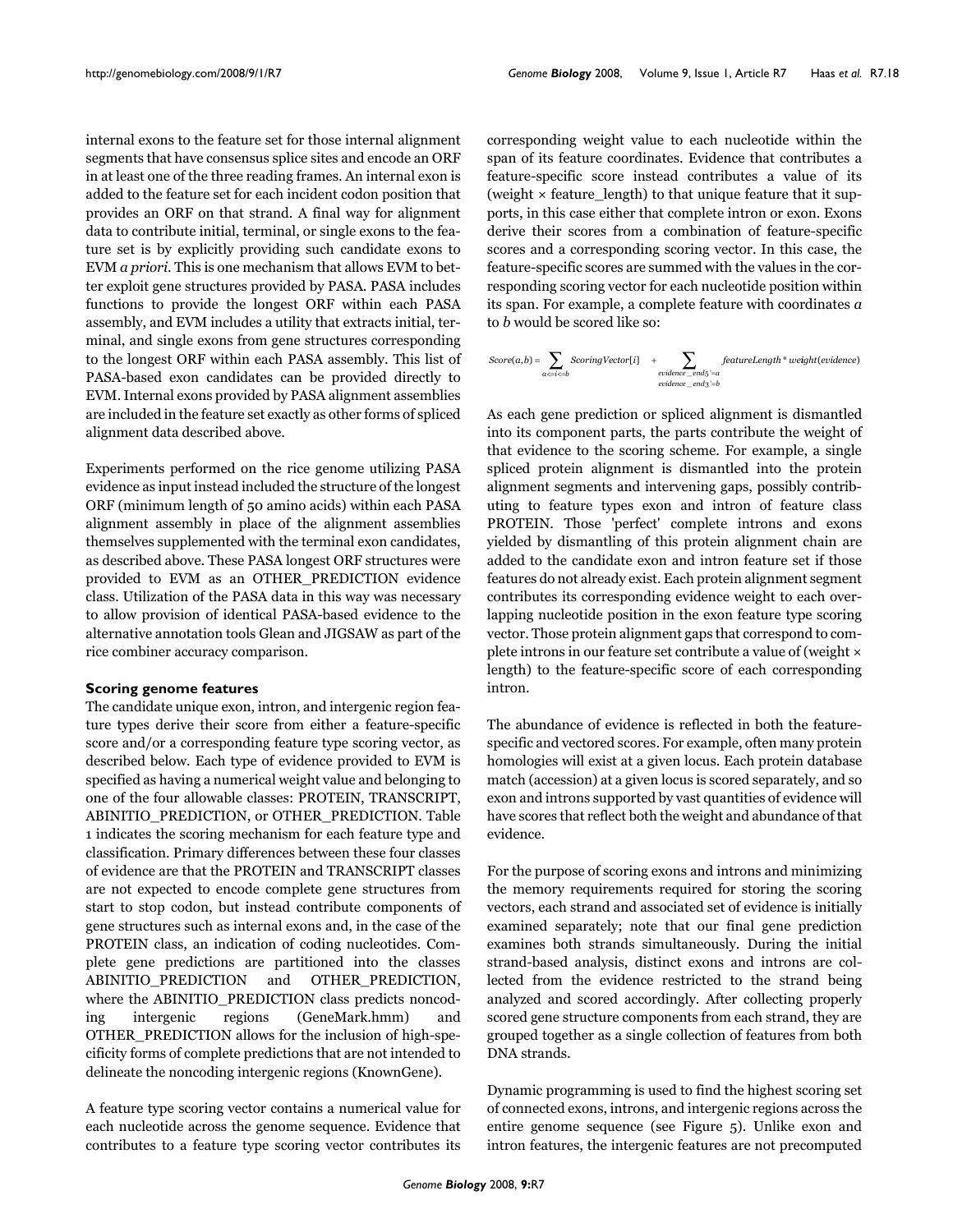| EVM scoring mechanism based on feature class and type |               |                |                        |
|-------------------------------------------------------|---------------|----------------|------------------------|
| Class                                                 | Type          | Scoring vector | Feature-specific score |
| ABINITIO_PREDICTION                                   | Exon          | X              |                        |
| ABINITIO PREDICTION                                   | Intron        |                | X                      |
| ABINITIO_PREDICTION                                   | Intergenic    | X              |                        |
| <b>TRANSCRIPT</b>                                     | Exon          | X              |                        |
| <b>TRANSCRIPT</b>                                     | <b>Intron</b> |                | X                      |
| <b>PROTEIN</b>                                        | Exon          | X              |                        |
| <b>PROTEIN</b>                                        | Intron        |                | x                      |
| OTHER PREDICTION                                      | Exon          |                | X                      |
| OTHER PREDICTION                                      | Intron        |                | X                      |

#### **Table 1**

EVM, EVidenceModeler.

and are instead scored during the dynamic programming stage; scores for intergenic regions are computed when attempting to connect candidate gene termini while building the directed acyclic graph of connectable feature components (also referred to as the feature trellis). The highest scoring path of connected features is extracted from the feature trellis and separated into the individual gene predictions. A primary restriction within our feature trellis is that the introns connecting exons must exist as explicit components of our feature set; EVM will not connect two otherwise compatible exons unless the required intron exists within the inputted evidence, such as provided by a gene prediction, or spliced protein or transcript alignment.

Note that, by default, EVM will re-examine long introns to identify candidate nested genes. Although we find this functionality extraordinarily useful for automated annotation, especially for insect genomes, this function was not employed in any analysis described here. Although improvements in sensitivity can result from the nested gene search, there are associated costs in specificity (data not shown).

## **Augmenting intergenic scores from approximate beginnings and ends of genes**

Because the ABINITIO\_PREDICTION class of evidence is the only class that contributes explicitly to the prediction of intergenic regions, coping with cases in which the consensus of *ab initio* predictions merges multiple adjacent genes into a single gene structure is particularly problematic. To split the merged consensus into separate individual predictions, the true intergenic region would need a score that is suitable to offset the alternative, typically involving a predicted intron that joins what should be distinct loci. To encourage the selection of separate complete gene structures supported by protein homologies instead of the merged gene, EVM augments the scores of intergenic regions supported indirectly by protein evidence, as elaborated below.

The approximate boundaries of candidate intergenic regions supported by protein homologies are localized by examining the boundaries of protein alignment chains. The beginnings and ends of all PROTEIN evidence structures (the far bounds of all spliced alignment chains, not the individual segments) are tallied. A sliding window of 300 nucleotides is applied to each strand, and all peaks of beginnings and ends are separately tallied. In addition to the protein alignment chains, the terminal exons provided by the extraction of long ORFs from PASA alignment assemblies also contribute to the tally of candidate beginnings and ends of genes.

From each begin peak, a corresponding initial exon is located from the feature set. The intergenic score for each nucleotide from the candidate initial exon upstream to the preceding gene is set to the maximal intergenic score, corresponding to the sum of the weights for ABINITIO\_PREDICTION evidence classes. Likewise, from each candidate gene end, a terminal exon is located from the feature set, and the genome region downstream to the next gene is set to the maximal intergenic score. Note that single exon genes are also treated similarly as initial or terminal exons in the search for the next possible adjacent gene structure.

Although this search for gene boundaries is not very precise, the heuristic employed here tends to work acceptably well in practice. Choosing the proper boundaries of a gene structure is critical for predicting the entire gene correctly, as demonstrated by the greater variability in initial and terminal exon prediction among the various *ab initio* gene prediction programs.

## **Filtering EVM predictions with low support**

Instead of reporting the single best scoring gene structure at each locus, EVM reports the set of gene structures that, when connected together with the intervening intergenic regions, provides an optimal cumulative score. There are sometimes cases in which low scoring adventitious genes are included in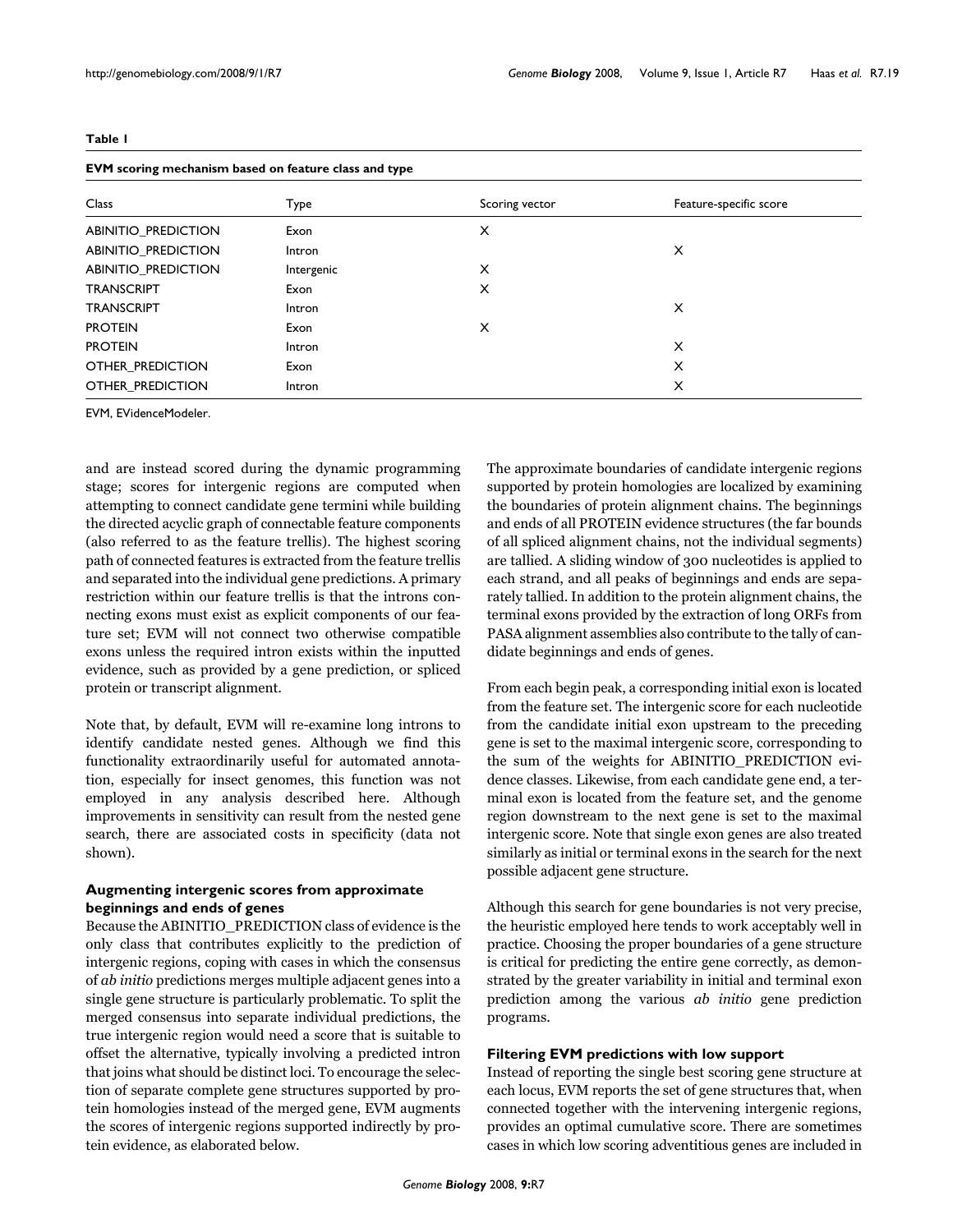the preliminary EVM gene set, largely as a consequence of ABINITIO\_PREDICTION introns called on either strand in what are really intergenic regions. To remove these adventitious genes from the EVM gene set, the score of each EVM prediction is re-examined in the context of *ab initio* predicted introns being scored as if they were intergenic regions. An alternative noncoding score is computed for each EVM gene prediction by summing the predicted intergenic regions with the *ab initio* predicted intron regions. This noncoding score is then compared with the initial EVM prediction score, and those EVM predictions with a coding/noncoding score ratio below 0.75 are eliminated. An example of a low scoring EVM prediction removed during this postprocessing stage is illustrated in Additional data file 1 (Figure S5). An option is available in the EVM software to report these eliminated genes. In those cases in which all predictions agree, predictions lack introns, and the corresponding intergenic score is zero, the score ratio is set to an arbitrary high value and reported accordingly.

## **Evaluating prediction accuracy**

Gene prediction accuracy (sensitivity and specificity) was computed at the level of nucleotides, exons, transcripts, and complete genes, as described previously [10] but with slight modifications. Although some gene structures include untranslated region annotations, only the protein-coding portions of each exon were considered when we computed accuracy.

In our evaluation of the reference gene structures in rice, alternative splicing was ignored, and no attempt was made to generate a reference gene set for rice that included alternatively spliced transcripts. Therefore, given the one transcript per gene in the rice dataset, gene prediction accuracy calculations would necessarily be identical to the transcript accuracy calculations, and so only the gene prediction accuracy was reported. Although each reference gene region was provided as input to EVM in the context of the flanking 30 kb of genome sequence and corresponding evidence, all accuracy calculations were based on the gene predictions isolated from reference gene region including a flanking 500 bp. In our comparison of the accuracy of EVM to the annotation tools Glean and JIGSAW, we obtained the most current versions of the software available from their respective sites, namely version 3.2.9 for JIGSAW [55] and version 1.0.1 for GLEAN [56], downloaded directly from the subversion source repository.

Accuracy calculations on the human ENCODE genome regions included these regions and corresponding predictions in their entirety. Given that the GENCODE annotations included alternatively spliced transcripts, the prediction of alternatively spliced genes was a major component of our analysis, and so transcript prediction accuracy calculations were reported along with complete gene, exon, and nucleotide prediction accuracies.

## **Estimating optimal evidence weights**

The EVM training process is divided into three phases described below:

## *Initially optimized PREDICTION weights*

In the first stage, optimal weights are explored for the ABINITIO\_PREDICTION class in isolation from evidence of the other classes. The proper balance between the evidence weights applied to exons, introns, and intergenic regions is explored to optimize gene prediction accuracy. Weights are randomly chosen for each *ab initio* gene prediction type and normalized so that they sum to one. EVM is applied to each reference gene and specified length of flanking region included. EVM prediction accuracy is measured, and a conglomerate accuracy score is computed as follows:

$$
AccuracyScore = F + gSn + eSn
$$

Where  $F = (2 \times nSn \times nSp)/(nSn + nSp)$ ,  $Sn = TP/(TP + FN)$ , and  $Sp = TP/(TP + FP)$ . (TP, FP, FN correspond to true positives, false positives, and false negatives, respectively. The nSn and nSp indicate nucleotide sensitivity and specificity, respectively.)

Twenty random trials are performed. The weight combination that yielded the greatest AccuracyScore is chosen. These weight values are gradually adjusted while applying gradient ascent to find weight values that improve performance.

## *Initially optimized best individual evidence weights*

Using the combination of weights now temporarily fixed for the ABINITIO\_PREDICTION evidence, each other evidence type is introduced separately to find the minimum corresponding weight that provides the greatest AccuracyScore in the context of the ABINITIO\_PREDICTION types. The weight for the other evidence type is first set to zero and evaluated. Next, the weight is set to the average weight value of the ABINITIO\_PREDICTION types and evaluated. Gradient ascent is performed to explore adjusted weight values and a higher scoring weight. The minimum weight value that yielded the highest AccuracyScore is initially assigned to the other evidence type.

## *Simultaneous application of all evidence and relative weight refinements*

The weight values for all evidence types are adjusted to find weight combinations that demonstrate improved prediction accuracies when all evidence is examined simultaneously. Evidence types are examined in descending order of their initially set weight values computed from phase 1 (ABINITIO\_PREDICTION) or phase 2 (other) above. Weight values are gradually adjusted and gradient ascent is applied to explore better performing weight value in the context of the other evidence types. Cycling through the evidence types in this manner occurs until no appreciable improvement in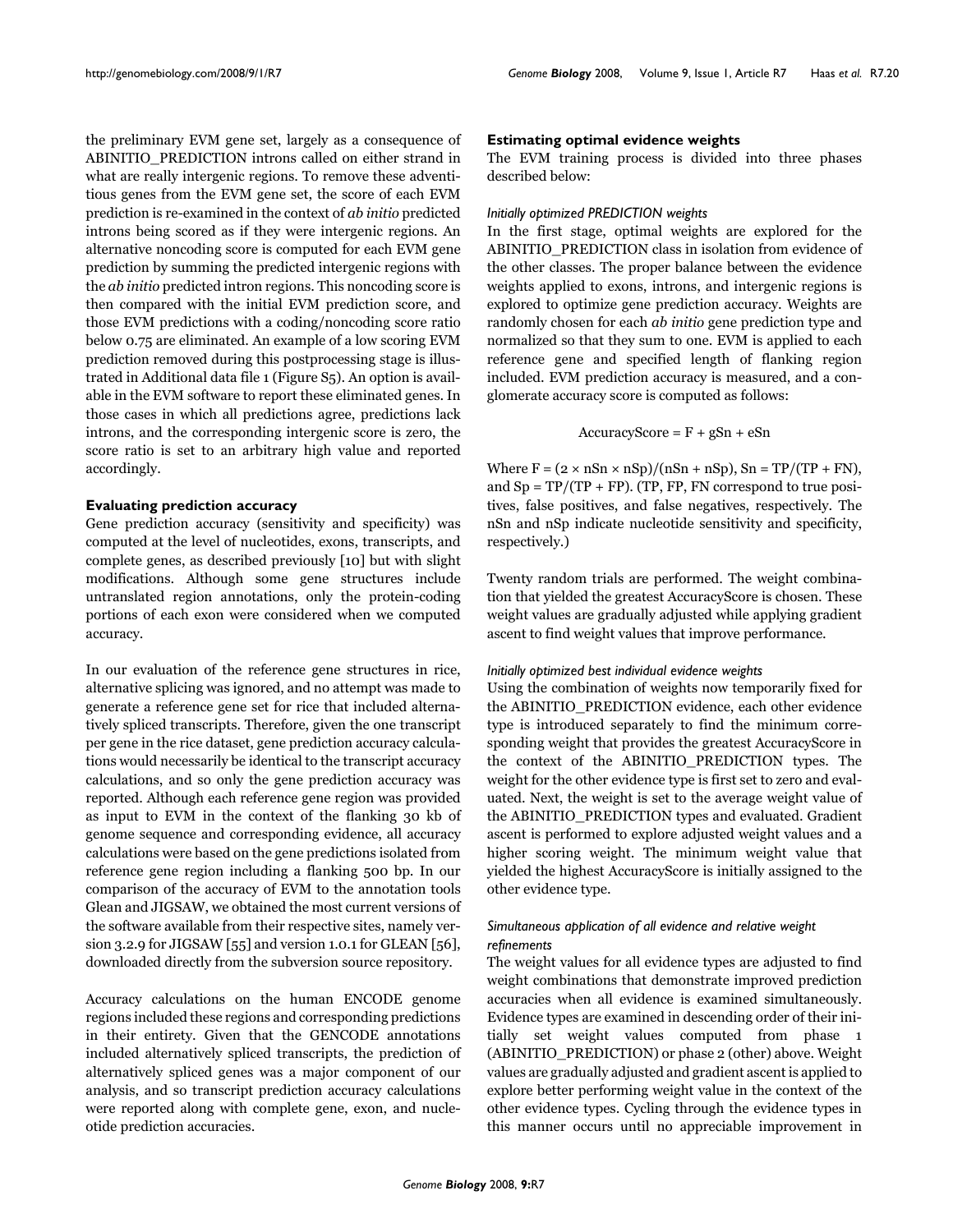performance is observed, in which case the training process ceases and the final weight values are reported.

Evidence weights and EVM prediction accuracies encountered during the training process using the rice data are illustrated in Additional data file 1 (Figure S6).

#### **Manual annotation of gene structures**

The genome sequence, *ab initio* gene predictions, protein alignments, GeneWise predictions, and other plant EST alignments were examined using the Neomorphic/Affymetrix Annotation Station software (described by Haas and coworkers [28]). No rice transcript alignments either alone or in the context of PASA assemblies were made available to users so that we could reasonably estimate optimal gene structure annotation accuracy in the context of *ab initio* gene predictions and homologies to sequences derived from other organisms. A group of annotators were provided with the same data sets evaluated by EVM, only in graphical form. Annotators were instructed to model a gene structure in the targeted region that best reflected the available evidence using the Annotation Station software. Annotators were not allowed to examine the data deeper than the visual display provided. The sequence alignments themselves were not available except in the context of the glyphs highlighting their end points, and no additional sequence analyses such as running blast was allowed. The focus of this effort was not to measure the maximal accuracy of manual gene annotation accuracy in general, but only to measure the maximal possible accuracy of an automated annotation such as EVM given the restricted inputs.

#### **Abbreviations**

bp = base pairs; EGASP = ENCODE Genome Annotation Assessment Project; ENCODE = ENCyclopedia of DNA Elements; eSn = exon sensitivity; eSp = exon specificity; EST = expressed sequence tag; EVM = EVidenceModeler; FL-cDNA  $=$  full-length cDNA; FN  $=$  false negatives; gSn  $=$  gene sensitivity; gSp = gene specificity; HMM = hidden Markov model; kb = kilobase; nSn = nucleotide sensitivity; nSp = nucleotide specificity; ORF = open reading frame; PASA = Program to Assemble Spliced Alignments; TN = true negatives; TP = true positives.

## **Authors' contributions**

BJH carried out all analyses, software development, and wrote the initial version of the manuscript while under the guidance of JW, OW, and SLS. SLS, MP, and JA helped to develop many of the underlying concepts of EVM. Analyses using the rice genome data were assisted by WZ and CRB. JO was responsible for generating all evidence for the rice and human genome sequences. All authors contributed to and approved the final version of the manuscript.

## **Additional data files**

The following additional data are available with the online version of this paper. Additional data file 1 includes the supplementary figures described throughout the report. Additional data file 2 contains supplementary data tables.

#### **Acknowledgements**

We thank Linda Hannick, Rama Maiti, Vinita Joardar, Mathangi Thiagarajan, Qi Zhao, Hernan Lorenzi, Natalie Federova, and Shu Ouyang for participating in our experiment to assess the accuracy of manual annotation in rice in the absence of rice ESTs and FL-cDNAs. We thank Bill Majoros for edification on the intricacies of gene finding. We thank Bob Zimmerman, Alan Kwan, and Matt Campbell for critiquing the manuscript. We give many thanks to Aaron Mackey and Jason Stajich for providing help and advice on using the Glean software. Work on the rice genome annotation was supported by a National Science Foundation Plant Genome Research Program grant to CRB (DBI-0321538). SLS, JEA, and MP were supported in part by NIH grant R01-LM006845 to SLS. BJH, JRW, JO, and OW were supported by MSC contract NIH-N01-AI-30071.

#### **References**

- 1. Brent MR: **[Genome annotation past, present, and future: how](http://www.ncbi.nlm.nih.gov/entrez/query.fcgi?cmd=Retrieve&db=PubMed&dopt=Abstract&list_uids=16339376) [to define an ORF at each locus.](http://www.ncbi.nlm.nih.gov/entrez/query.fcgi?cmd=Retrieve&db=PubMed&dopt=Abstract&list_uids=16339376)** *Genome Res* 2005, **15:**1777-1786.
- 2. Zhang MQ: **[Computational prediction of eukaryotic protein](http://www.ncbi.nlm.nih.gov/entrez/query.fcgi?cmd=Retrieve&db=PubMed&dopt=Abstract&list_uids=12209144)[coding genes.](http://www.ncbi.nlm.nih.gov/entrez/query.fcgi?cmd=Retrieve&db=PubMed&dopt=Abstract&list_uids=12209144)** *Nat Rev Genet* 2002, **3:**698-709.
- 3. Burge C, Karlin S: **[Prediction of complete gene structures in](http://www.ncbi.nlm.nih.gov/entrez/query.fcgi?cmd=Retrieve&db=PubMed&dopt=Abstract&list_uids=9149143) [human genomic DNA.](http://www.ncbi.nlm.nih.gov/entrez/query.fcgi?cmd=Retrieve&db=PubMed&dopt=Abstract&list_uids=9149143)** *J Mol Biol* 1997, **268:**78-94.
- 4. Majoros WH, Pertea M, Salzberg SL: **[TigrScan and Glimmer-](http://www.ncbi.nlm.nih.gov/entrez/query.fcgi?cmd=Retrieve&db=PubMed&dopt=Abstract&list_uids=15145805)[HMM: two open source ab initio eukaryotic gene-finders.](http://www.ncbi.nlm.nih.gov/entrez/query.fcgi?cmd=Retrieve&db=PubMed&dopt=Abstract&list_uids=15145805)** *Bioinformatics* 2004, **20:**2878-2879.
- 5. Salamov AA, Solovyev VV: **Ab initio gene finding in** *Drosophila* **[genomic DNA.](http://www.ncbi.nlm.nih.gov/entrez/query.fcgi?cmd=Retrieve&db=PubMed&dopt=Abstract&list_uids=10779491)** *Genome Res* 2000, **10:**516-522.
- 6. Lukashin AV, Borodovsky M: **[GeneMark.hmm: new solutions for](http://www.ncbi.nlm.nih.gov/entrez/query.fcgi?cmd=Retrieve&db=PubMed&dopt=Abstract&list_uids=9461475) [gene finding.](http://www.ncbi.nlm.nih.gov/entrez/query.fcgi?cmd=Retrieve&db=PubMed&dopt=Abstract&list_uids=9461475)** *Nucleic Acids Res* 1998, **26:**1107-1115.
- 7. Pavy N, Rombauts S, Dehais P, Mathe C, Ramana DV, Leroy P, Rouze P: **Evaluation of gene prediction software using a genomic data set: application to** *Arabidopsis thaliana* **[sequences.](http://www.ncbi.nlm.nih.gov/entrez/query.fcgi?cmd=Retrieve&db=PubMed&dopt=Abstract&list_uids=10743555)** *Bioinformatics* 1999, **15:**887-899.
- 8. Burset M, Guigo R: **[Evaluation of gene structure prediction](http://www.ncbi.nlm.nih.gov/entrez/query.fcgi?cmd=Retrieve&db=PubMed&dopt=Abstract&list_uids=8786136) [programs.](http://www.ncbi.nlm.nih.gov/entrez/query.fcgi?cmd=Retrieve&db=PubMed&dopt=Abstract&list_uids=8786136)** *Genomics* 1996, **34:**353-367.
- 9. Guigo R, Agarwal P, Abril JF, Burset M, Fickett JW: **[An assessment](http://www.ncbi.nlm.nih.gov/entrez/query.fcgi?cmd=Retrieve&db=PubMed&dopt=Abstract&list_uids=11042160) [of gene prediction accuracy in large DNA sequences.](http://www.ncbi.nlm.nih.gov/entrez/query.fcgi?cmd=Retrieve&db=PubMed&dopt=Abstract&list_uids=11042160)** *Genome Res* 2000, **10:**1631-1642.
- 10. Guigó R, Flicek P, Abril JF, Reymond A, Lagarde J, Denoeud F, Antonarakis S, Ashburner M, Bajic VB, Birney E, Castelo R, Eyras E, Ucla C, Gingeras TR, Harrow J, Hubbard T, Lewis SE, Reese MG: **EGASP: the human ENCODE Genome Annotation Assessment Project.** *Genome Biol* 2006:S21-S31.
- 11. Mott R: **[EST\\_GENOME: a program to align spliced DNA](http://www.ncbi.nlm.nih.gov/entrez/query.fcgi?cmd=Retrieve&db=PubMed&dopt=Abstract&list_uids=9283765) [sequences to unspliced genomic DNA.](http://www.ncbi.nlm.nih.gov/entrez/query.fcgi?cmd=Retrieve&db=PubMed&dopt=Abstract&list_uids=9283765)** *Comput Appl Biosci* 1997, **13:**477-478.
- 12. Huang X, Adams MD, Zhou H, Kerlavage AR: **[A tool for analyzing](http://www.ncbi.nlm.nih.gov/entrez/query.fcgi?cmd=Retrieve&db=PubMed&dopt=Abstract&list_uids=9403056) [and annotating genomic sequences.](http://www.ncbi.nlm.nih.gov/entrez/query.fcgi?cmd=Retrieve&db=PubMed&dopt=Abstract&list_uids=9403056)** *Genomics* 1997, **46:**37-45.
- 13. Florea L, Hartzell G, Zhang Z, Rubin GM, Miller W: **[A computer](http://www.ncbi.nlm.nih.gov/entrez/query.fcgi?cmd=Retrieve&db=PubMed&dopt=Abstract&list_uids=9750195) [program for aligning a cDNA sequence with a genomic DNA](http://www.ncbi.nlm.nih.gov/entrez/query.fcgi?cmd=Retrieve&db=PubMed&dopt=Abstract&list_uids=9750195) [sequence.](http://www.ncbi.nlm.nih.gov/entrez/query.fcgi?cmd=Retrieve&db=PubMed&dopt=Abstract&list_uids=9750195)** *Genome Res* 1998, **8:**967-974.
- 14. Usuka J, Zhu W, Brendel V: **[Optimal spliced alignment of](http://www.ncbi.nlm.nih.gov/entrez/query.fcgi?cmd=Retrieve&db=PubMed&dopt=Abstract&list_uids=10869013) [homologous cDNA to a genomic DNA template.](http://www.ncbi.nlm.nih.gov/entrez/query.fcgi?cmd=Retrieve&db=PubMed&dopt=Abstract&list_uids=10869013)** *Bioinformatics* 2000, **16:**203-211.
- 15. Kent WJ: **[BLAT: the BLAST-like alignment tool.](http://www.ncbi.nlm.nih.gov/entrez/query.fcgi?cmd=Retrieve&db=PubMed&dopt=Abstract&list_uids=11932250)** *Genome Res* 2002, **12:**656-664.
- 16. Wu TD, Watanabe CK: **[GMAP: a genomic mapping and align](http://www.ncbi.nlm.nih.gov/entrez/query.fcgi?cmd=Retrieve&db=PubMed&dopt=Abstract&list_uids=15728110)[ment program for mRNA and EST sequences.](http://www.ncbi.nlm.nih.gov/entrez/query.fcgi?cmd=Retrieve&db=PubMed&dopt=Abstract&list_uids=15728110)** *Bioinformatics* 2005, **21:**1859-1875.
- 17. Slater GS, Birney E: **[Automated generation of heuristics for bio](http://www.ncbi.nlm.nih.gov/entrez/query.fcgi?cmd=Retrieve&db=PubMed&dopt=Abstract&list_uids=15713233)[logical sequence comparison.](http://www.ncbi.nlm.nih.gov/entrez/query.fcgi?cmd=Retrieve&db=PubMed&dopt=Abstract&list_uids=15713233)** *BMC Bioinformatics* 2005, **6:**31.
- 18. Birney E, Clamp M, Durbin R: **[GeneWise and Genomewise.](http://www.ncbi.nlm.nih.gov/entrez/query.fcgi?cmd=Retrieve&db=PubMed&dopt=Abstract&list_uids=15123596)** *Genome Res* 2004, **14:**988-995.
- 19. Birney E, Andrews TD, Bevan P, Caccamo M, Chen Y, Clarke L, Coates G, Cuff J, Curwen V, Cutts T, Down T, Eyras E, Fernandez-Suarez XM, Gane P, Gibbins B, Gilbert J, Hammond M, Hotz HR, Iyer